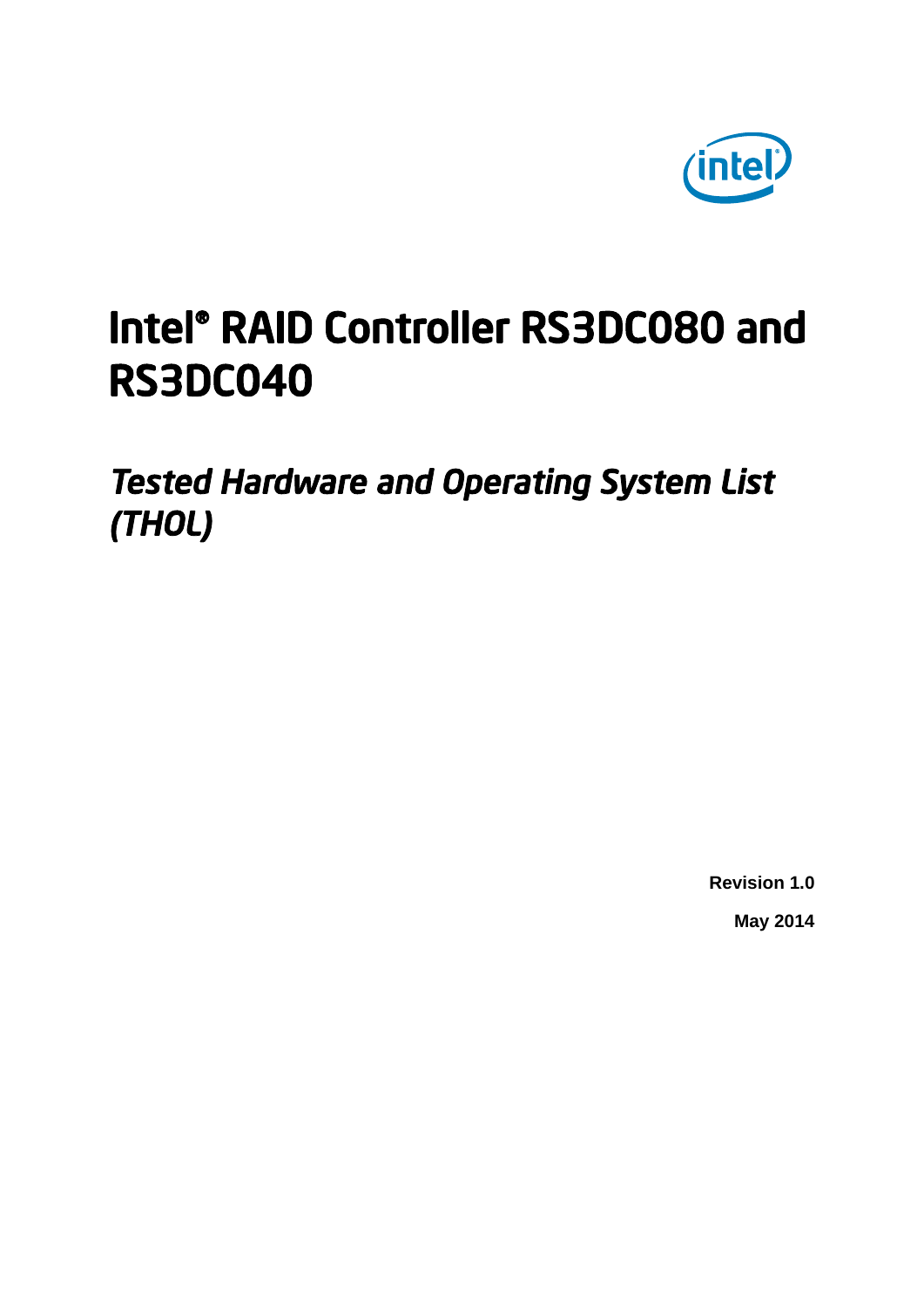| Date     | <b>Revision Number</b> | <b>Modifications</b>                    |  |  |
|----------|------------------------|-----------------------------------------|--|--|
| May 2014 | 1.0                    | Update the following:                   |  |  |
|          |                        | Combining THOLs of RS3DC080, RS3DC040   |  |  |
|          |                        | Firmware Configuration<br>٠             |  |  |
|          |                        | <b>Operating Systems</b>                |  |  |
|          |                        | Supported Intel® Server Board           |  |  |
|          |                        | Hard Disk Drives and Solid State Drives |  |  |
|          |                        |                                         |  |  |

## *Revision History*

## *Disclaimers*

THE INFORMATION IN THIS DOCUMENT IS PROVIDED "AS IS" WITH NO WARRANTIES WHATSOEVER, INCLUDING ANY WARRANTY OF MERCHANTABILITY, FITNESS FOR ANY PARTICULAR PURPOSE, OR ANY WARRANTY OTHERWISE ARISING OUT OF ANY PROPOSAL, SPECIFICATION, OR SAMPLE.

Information in this document is provided in connection with Intel® products. No license, express or implied, by estoppel or otherwise, to any intellectual property rights is granted by this document. Except as provided in Intel's Terms and Conditions of Sale for such products, Intel assumes no liability whatsoever, and Intel disclaims any express or implied warranty, relating to sale and/or use of Intel products including liability or warranties relating to fitness for a particular purpose, merchantability, or infringement of any patent, copyright or other intellectual property right. Intel products are not intended for use in medical, life saving, or life sustaining applications.

Intel retains the right to make changes to its test specifications at any time, without notice.

The hardware vendor remains solely responsible for the design, sale and functionality of its product, including any liability arising from product infringement or product warranty.

Copyright © Intel Corporation 2014. All rights reserved.

Intel and the Intel logo are trademarks or registered trademarks of Intel Corporation or its subsidiaries in the United States and other countries.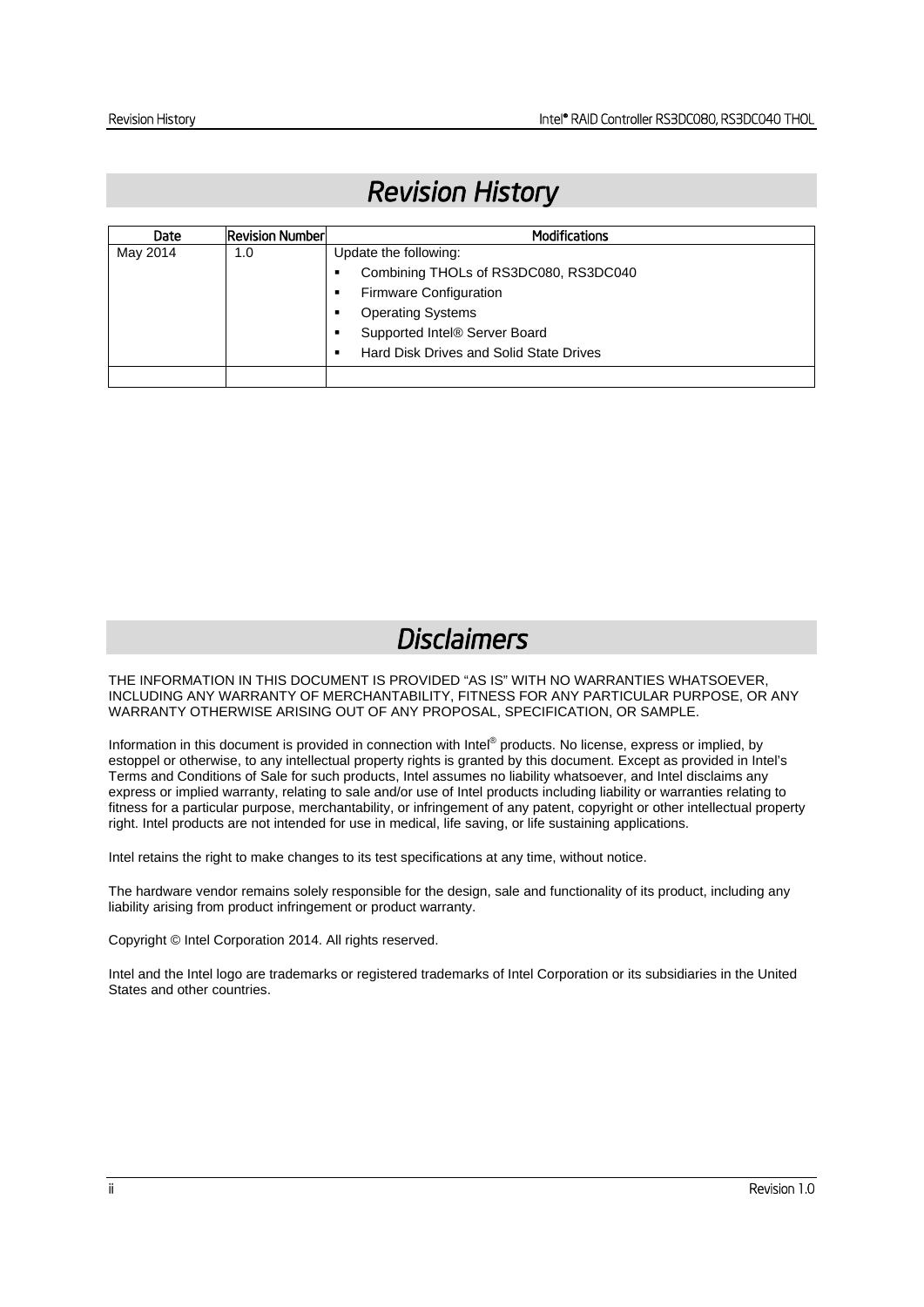# **Table of Contents**

| 1.1 |       |  |
|-----|-------|--|
|     | 1.1.1 |  |
|     | 1.1.2 |  |
| 1.2 |       |  |
| 2.  |       |  |
| 3.  |       |  |
| 3.1 |       |  |
|     |       |  |
| 4.1 |       |  |
| 4.2 |       |  |
|     |       |  |
| 5.1 |       |  |
| 5.2 |       |  |
| 6.  |       |  |
| 6.1 |       |  |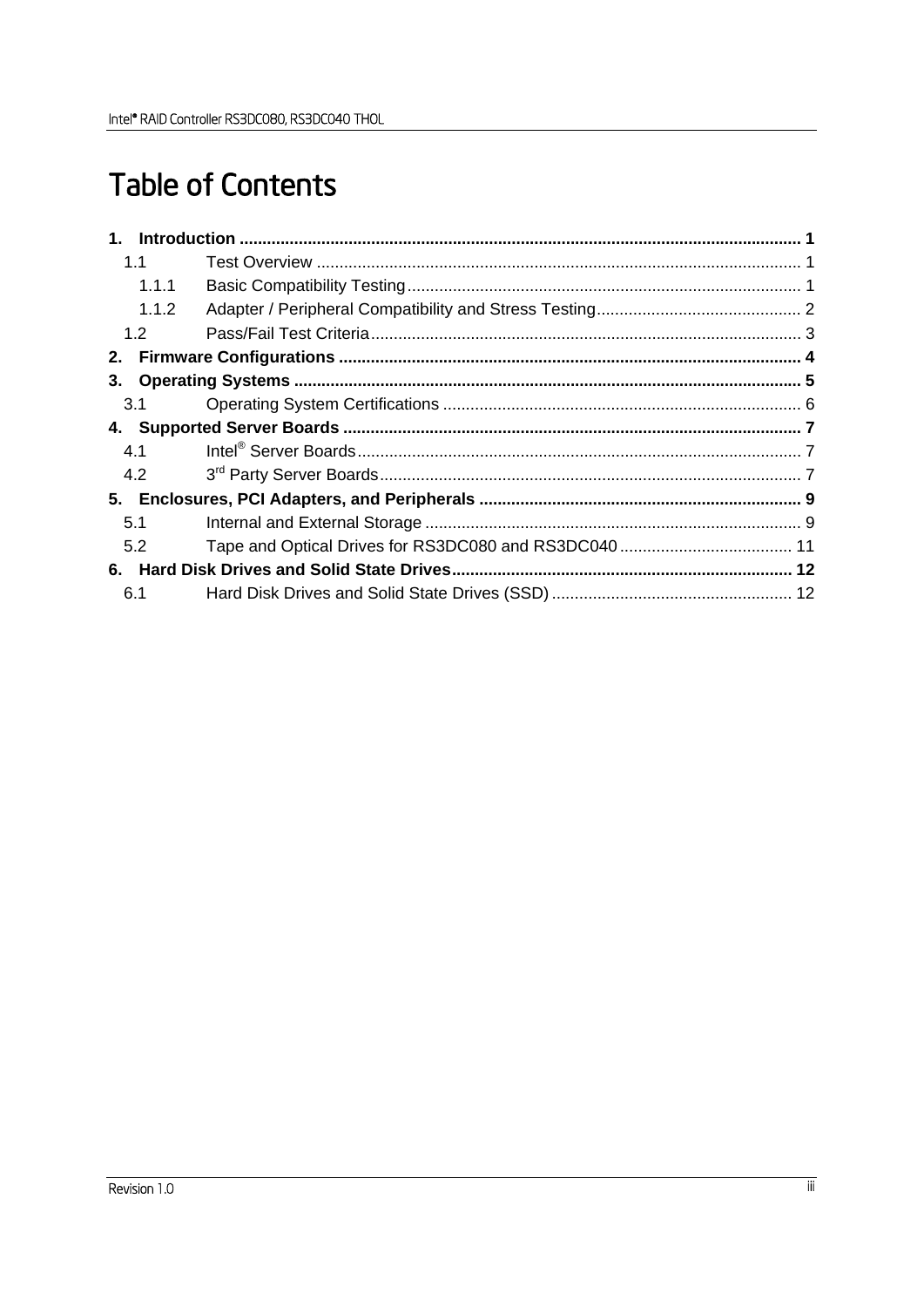**<This page intentionally left blank.>**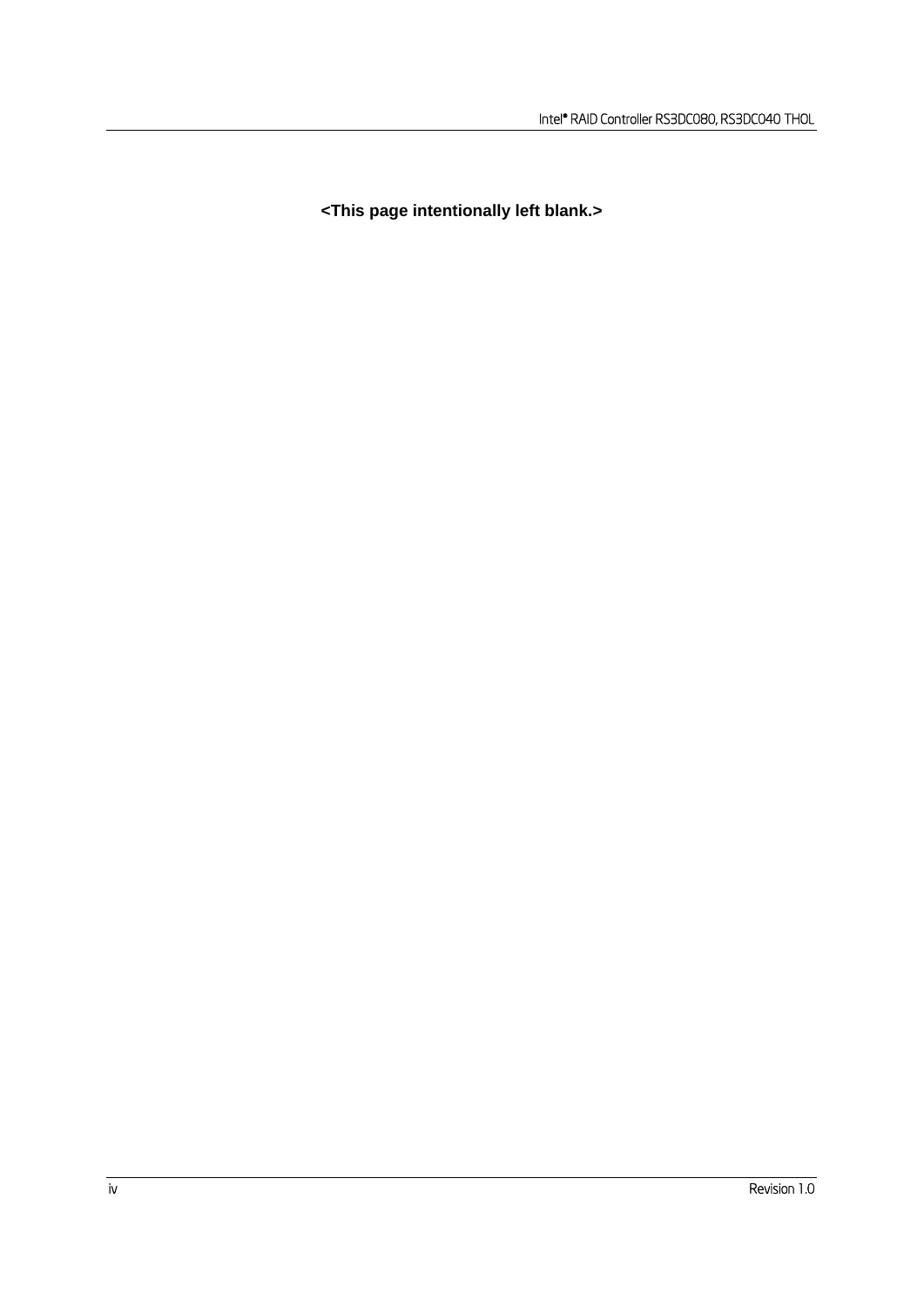## 1. Introduction

This document provides users of the Intel® RAID Controller RS3DC080 and RS3DC040 with a guide to the operating systems, server boards, chassis, disk drives, and other peripherals that Intel tested for use with this RAID controller.

This document will be updated as additional testing is performed, or until the Intel<sup>®</sup> RAID controller is no longer in production. Each new release of the document will include the information from previous releases.

Intel will only provide support for this RAID controller when it is installed in a system configured with the specified server boards, and when the server board is configured with the tested RAID firmware, system BIOS / firmware, and operating system versions.

This RAID controller was thoroughly tested with Intel® server boards, Intel® drive enclosures, and the third-party devices listed in this document. However, it is not practical to test the RAID controller in every possible combination of server board, drive enclosure, hard drive, and peripheral device. Sample combinations have been tested to gain confidence in their compatibility, and the devices listed were tested in one or more configurations.

## 1.1 Test Overview

Testing performed on the Intel® RAID Controller RS3DC080 and RS3DC040 is classified under two categories:

- **•** Compatibility Testing
- **Stress Testing**

## 1.1.1 Basic Compatibility Testing

Compatibility testing is performed with each supported operating system. Basic installation testing validates that the RAID controller can be used to install the operating system and that the base hardware feature set is functional. A small set of peripherals are used for installation purposes only. Additional add-in cards are not tested.

*Note: The latest version of an operating system signifies the latest supported version at the time of testing. New releases of this document may include a newly supported release of an operating system. Previous releases of a supported operating system may not be tested beyond the basic compatibility test process.* 

## 1.1.1.1 Support Commitment for Basic Installation Testing

Intel commits to the following level of customer support for operating systems that receive only basic installation testing:

 Intel will provide tested operating system drivers for each of the integrated controllers on the server board, provided the controller vendor has a driver available. Intel does not require vendors to develop drivers for operating systems that they do not already support. This may limit the functionality of certain server board integrated controllers.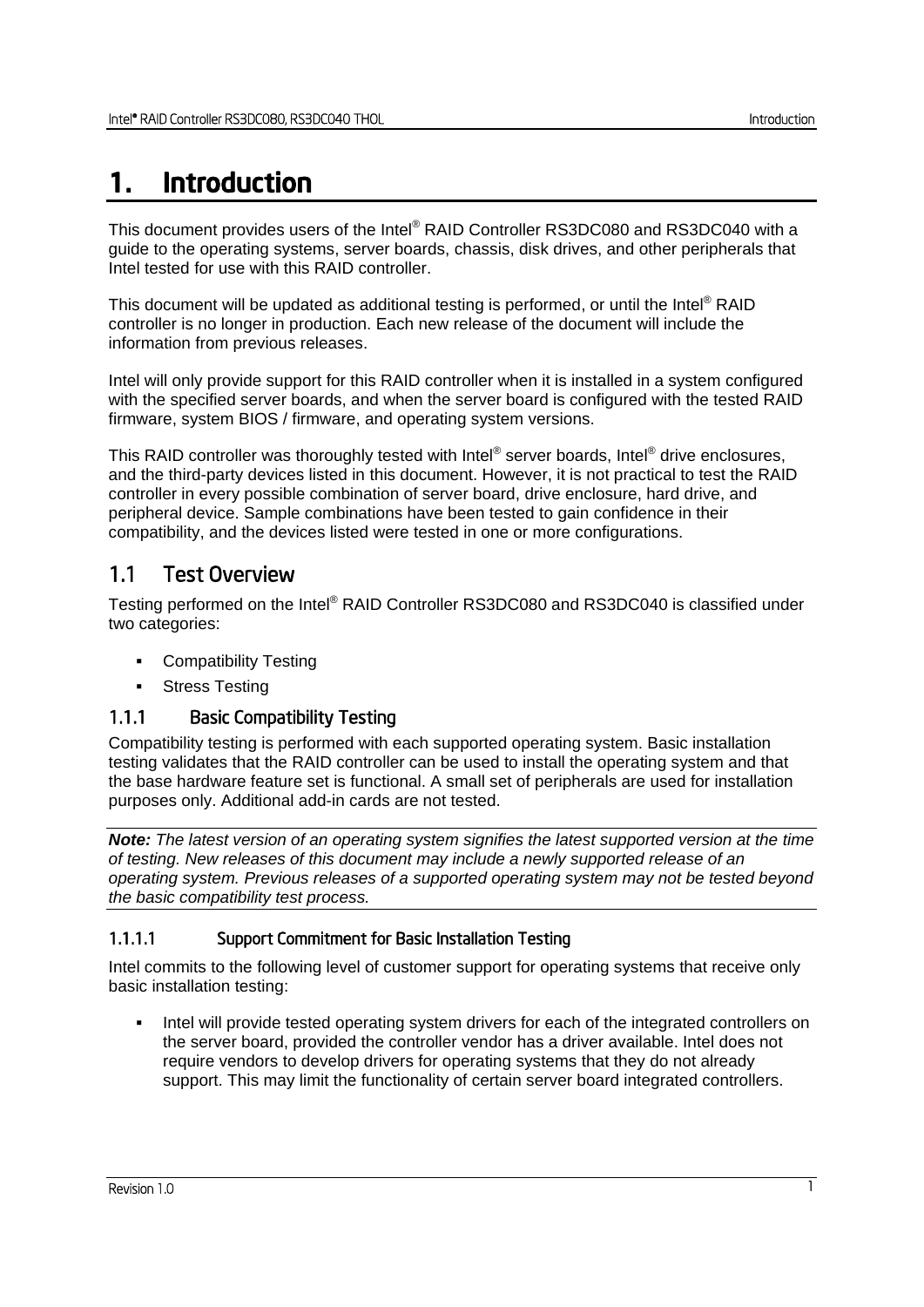- Intel will provide support to customers who experience issues with the integrated controllers due to the installation or functionality of an operating system only if a driver is available.
- Intel does not provide support for issues related to the use of add-in adapters or peripherals installed in the server system with an operating system that received only basic installation testing.
- Support is defined as assistance provided to a customer in root causing an issue and determining an acceptable resolution to the operating system problem. The resolution may include, but is not limited to, on-board controller driver updates, engaging the vendor, BIOS changes, firmware changes, or determining an acceptable workaround for the issue with the customer.

#### 1.1.2 Adapter / Peripheral Compatibility and Stress Testing

Adapter / Peripheral Compatibility and Stress testing is performed only on the most current release of a supported operating system available at the time of testing. The Adapter / Peripheral Compatibility and Stress testing process consists of three areas:

- **Base Platform**: Each base platform will successfully install a given operating system, successfully run a disk stress test, and successfully run a network stress test.
- **Adapter Compatibility**: Adapter compatibility validation (CV) testing uses test suites to gain an accurate view of how the server performs with a wide variety of adapters under the primary supported operating systems. These tests are designed to show hardware compatibility between the cards and the server platform and include functional testing only. CV testing does not include heavy stressing of the systems or the cards.
- **Stress Testing**: This test sequence uses configurations with add-in adapters installed in all available slots (depending on the chassis used), and runs for a minimum of 72 hours (three days) without injecting errors. Each configuration passes an installation test, a network/disk stress test, and tape backup test. Any fatal errors require a restart of the test.

#### 1.1.2.1 Support Commitment for Adapter / Peripheral Compatibility and Stress Testing

Intel will provide the following level of customer support for operating systems that receive Adapter / Peripheral Compatibility and Stress testing:

- Intel will provide support to customers who experience issues with tested operating systems involving the installation or functionality of the server board with or without the adapters and peripherals listed in this document as having been tested under the operating system.
- Support is defined as assistance provided to a customer in root causing an issue and determining an acceptable resolution to the problem. The resolution may include, but is not limited to, on-board controller driver updates, engaging the vendor, BIOS changes, firmware changes, or determining a workaround for the issue.
- Intel provides and tests operating system drivers for each on-board video, network, and storage controller.
- Intel enables vendors to provide driver support for add-in adapters using these operating systems.
- Intel will go through some of the steps to achieve certification to ensure its customers do not encounter problems. The actual certification is the responsibility of the customer.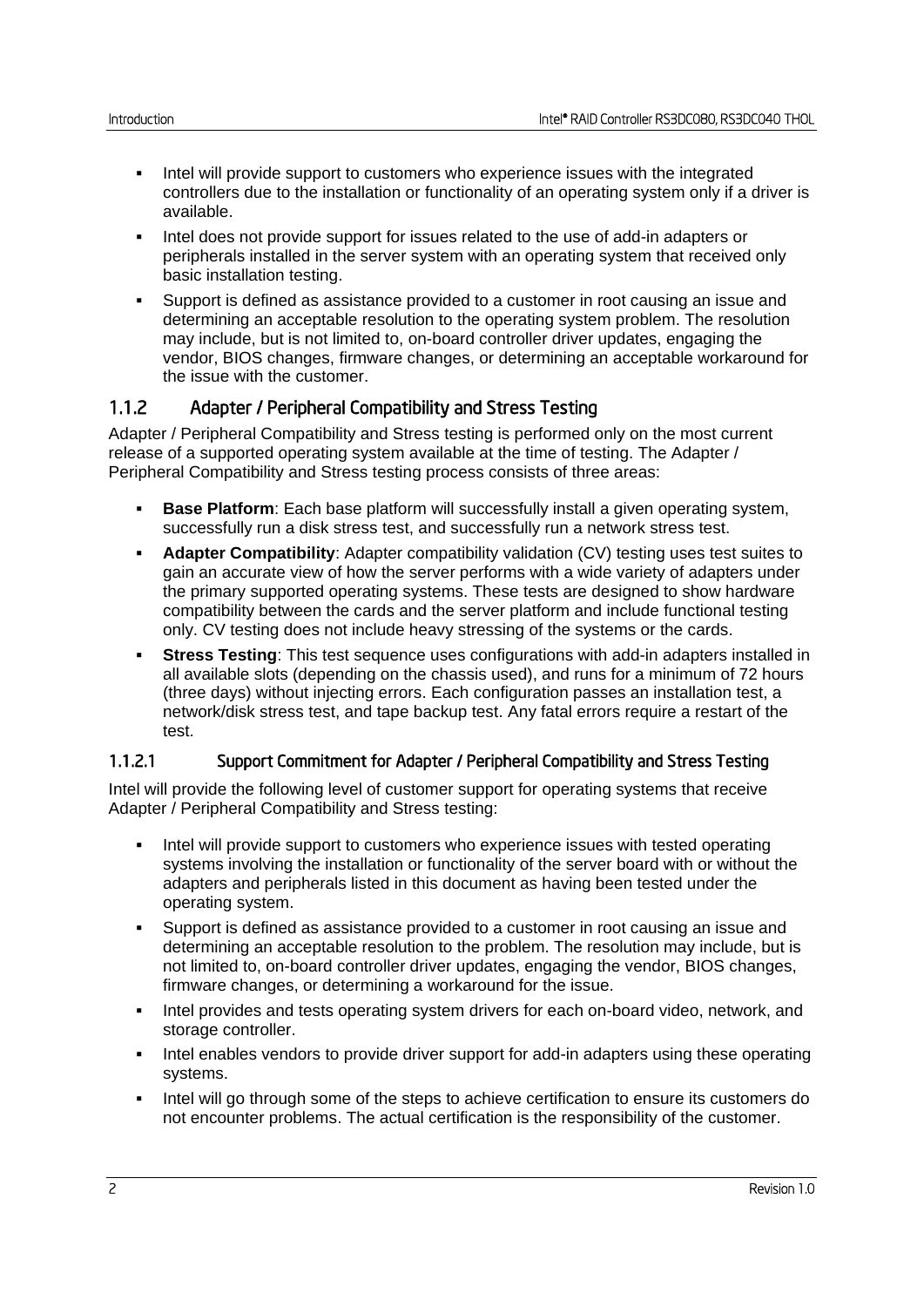*Note: Intel does not provide a support commitment for operating systems, adapter cards, and peripherals not listed in this document. Intel will consider requests for support on a case-bycase basis.* 

## 1.2 Pass/Fail Test Criteria

For each operating system, adapter, and peripheral configuration, a test passes if specific criteria are met. Specific configurations with particular characteristics are addressed on a caseby-case basis. In general, a configuration passes testing if the following conditions are met:

- The operating system installed without error.
	- Manufacturer's installation instructions or Intel's best-known methods were used for the operating system installation.
	- No extraordinary workarounds were required during the operating system installation.
	- The server system behaved as expected during and after the operating system installation.
	- Application software installed and executed normally.
- Hardware compatibility tests ran to completion without error.
- Test software suites executed successfully:
	- Test and data files were created in the correct directories without error.
	- Files copied from the client to the server and back match the original without error.
	- Clients remain connected to the server system.
	- Industry-standard test suites run to completion without error.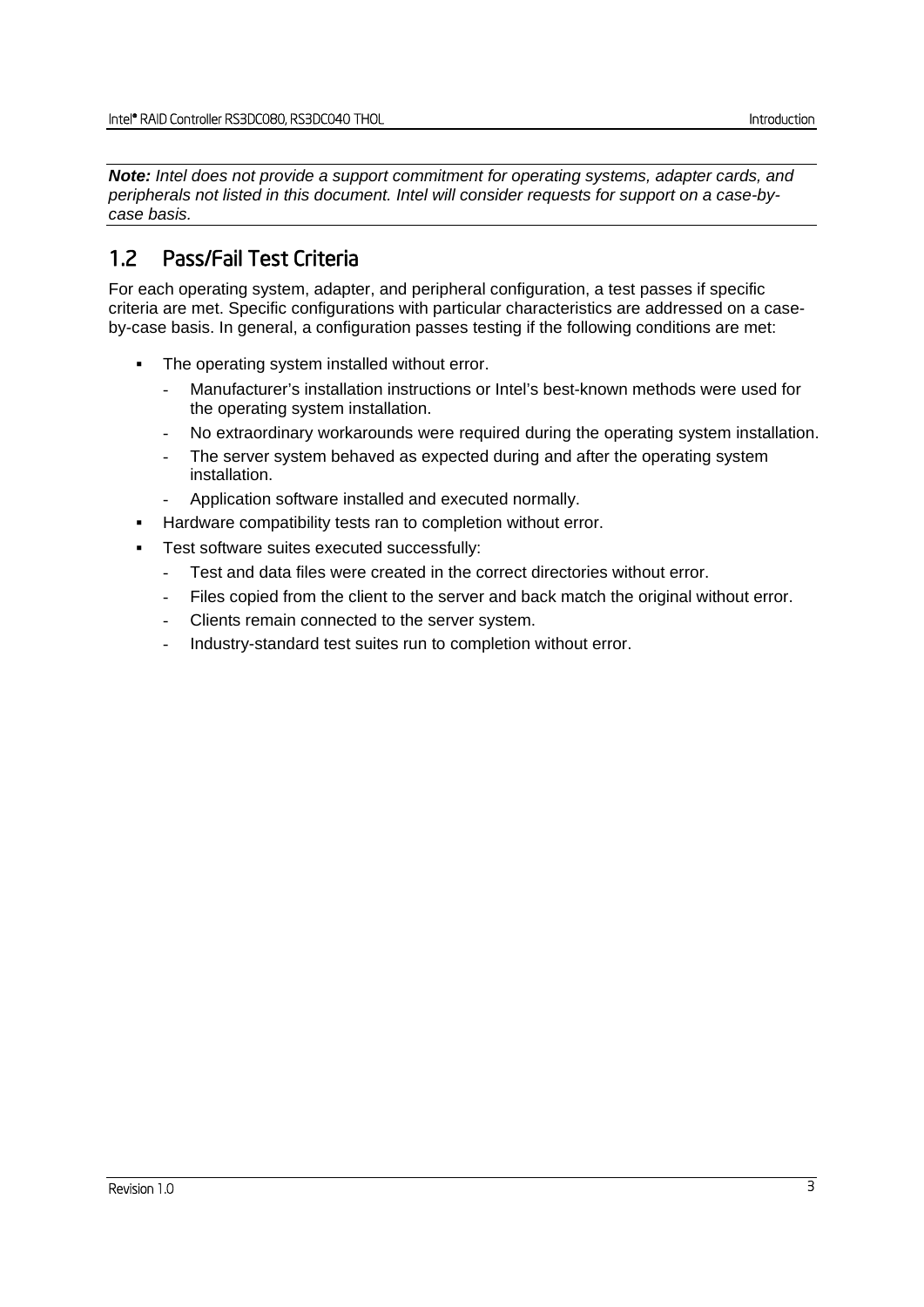## 2. Firmware Configurations

The following table lists the tested controller and firmware configurations. This document will be updated with additional configurations as new revisions of the Intel® RAID Controller RS3DC080 and RS3DC040 or firmware versions for that controller are released. Each configuration is assigned an identifier number which is referenced in the tables throughout this document.

*Note: Intel only provides support for adapters and peripherals in the configuration with which they were tested.* 

| Base System Identifier # | <b>Product Code</b> | MM#    | <b>Firmware Revision</b> | <b>HWR Revision</b> |
|--------------------------|---------------------|--------|--------------------------|---------------------|
|                          | <b>RS3DC080</b>     | 934643 |                          |                     |
|                          | RS3DC040            | 934644 | Initial release          |                     |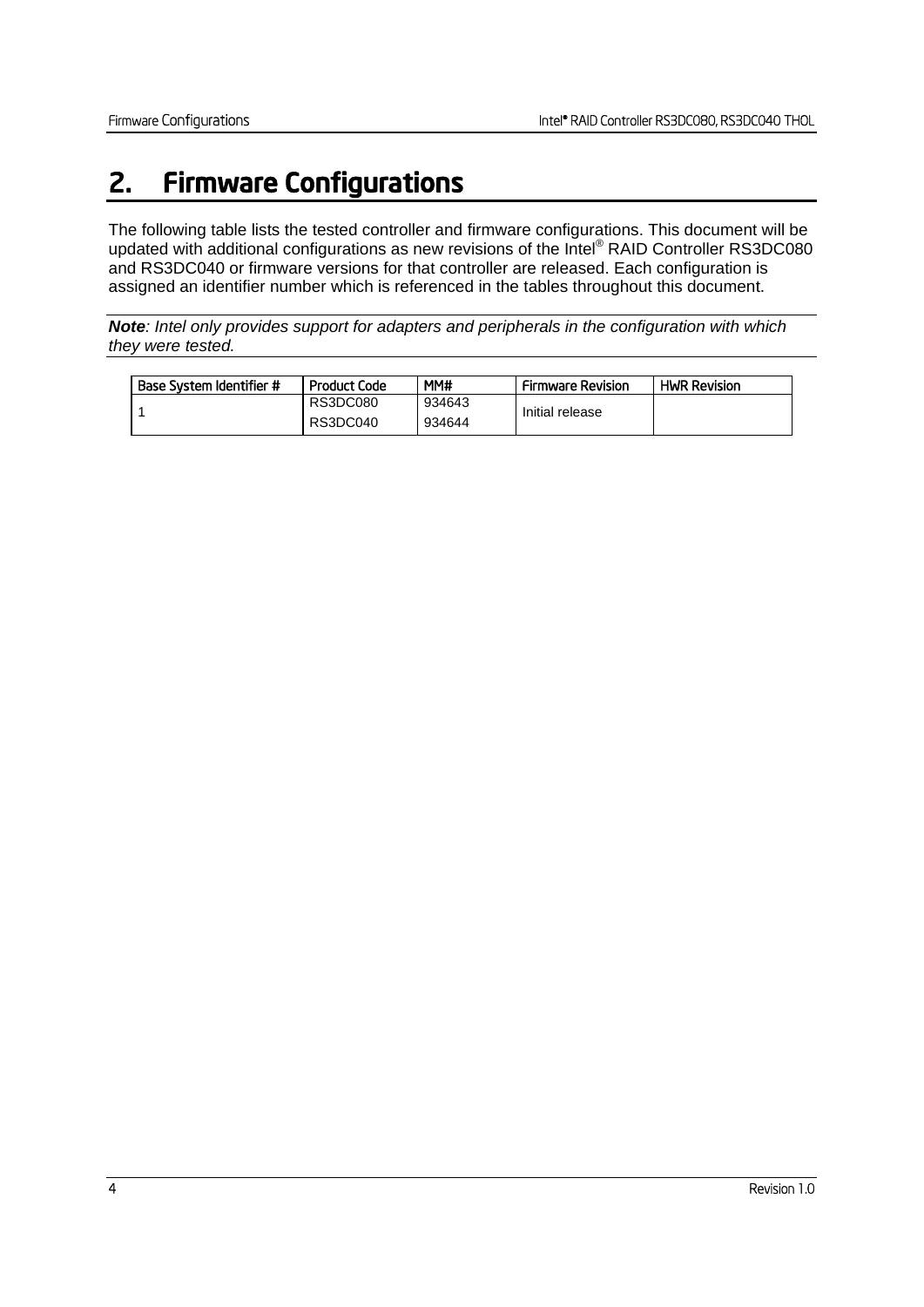## 3. Operating Systems

The following table provides a list of supported operating systems for the Intel<sup>®</sup> RAID Controller RS3DC080 and RS3DC040. Each operating system was tested for compatibility with Intel® RAID Controller RS3DC080 and RS3DC040 configuration listed in Chapter 2. Operating systems are only supported in the specified base system configuration(s) with which they were tested.

The following table also indicates whether each operating system received Basic Installation testing, or Adapter / Peripheral Compatibility and Stress testing. For information on the support commitments for Basic Installation Testing and Adapter / Peripheral Compatibility and Stress Testing, see Chapter 1.

Any variations to the standard operating system installation process are documented in the Installation Guidelines section of this document. If the installation guidelines are not noted in the following table, then the operating system installed as expected using the manufacturer's installation instructions or Intel's best-known methods.

*Note: The operating systems listed in the following table have been tested for compatibility with the Intel® RAID Controller RS3DC080 and RS3DC040, but the operating system and its associated driver may not have been tested for compatibility with the server board you have selected. Refer to the supported operating system list for your server board to verify operating system compatibility with the server board. This document lists testing performed on Intel® Server Boards only.* 

|              | Operating System (with latest Service<br>Package or Update Package) | Base System Configuration Tested - Type of Testing |
|--------------|---------------------------------------------------------------------|----------------------------------------------------|
| $\mathbf{1}$ | Microsoft Windows 2003*                                             | <b>Compatibility and Stress</b>                    |
| 2            | Microsoft Windows 2003*, x64                                        | <b>Compatibility and Stress</b>                    |
| 5            | Microsoft Windows 2008*                                             | <b>Compatibility and Stress</b>                    |
| 6            | Microsoft Windows 2008*, x64                                        | <b>Compatibility and Stress</b>                    |
| 7            | Microsoft Windows 2008 R2*, x64                                     | <b>Compatibility and Stress</b>                    |
| 8            | Microsoft Windows 7*                                                | <b>Compatibility and Stress</b>                    |
| 9            | Microsoft Windows 7*, x64                                           | <b>Compatibility and Stress</b>                    |
| 10           | Microsoft Windows 8*                                                | <b>Compatibility and Stress</b>                    |
| 11           | Microsoft Windows 8*, x64                                           | <b>Compatibility and Stress</b>                    |
| 12           | Microsoft Windows Server 2012, x64                                  | <b>Compatibility and Stress</b>                    |
| 15           | Red Hat* Enterprise Linux ES 6.0<br>U1/U2/U3/U4                     | <b>Compatibility and Stress</b>                    |
| 16           | Red Hat* Enterprise Linux ES 6.0,<br>x86 64 U1/U2/U3/U4             | <b>Compatibility and Stress</b>                    |
| 19           | SuSE* Linux Enterprise Server 11.0<br>SP1/SP2/SP3                   | <b>Compatibility and Stress</b>                    |
| 20           | SuSE* Linux Enterprise Server 11.0<br>x86 64 SP1/SP2/SP3            | <b>Compatibility and Stress</b>                    |

#### *For RS3DC080 and RS3DC040*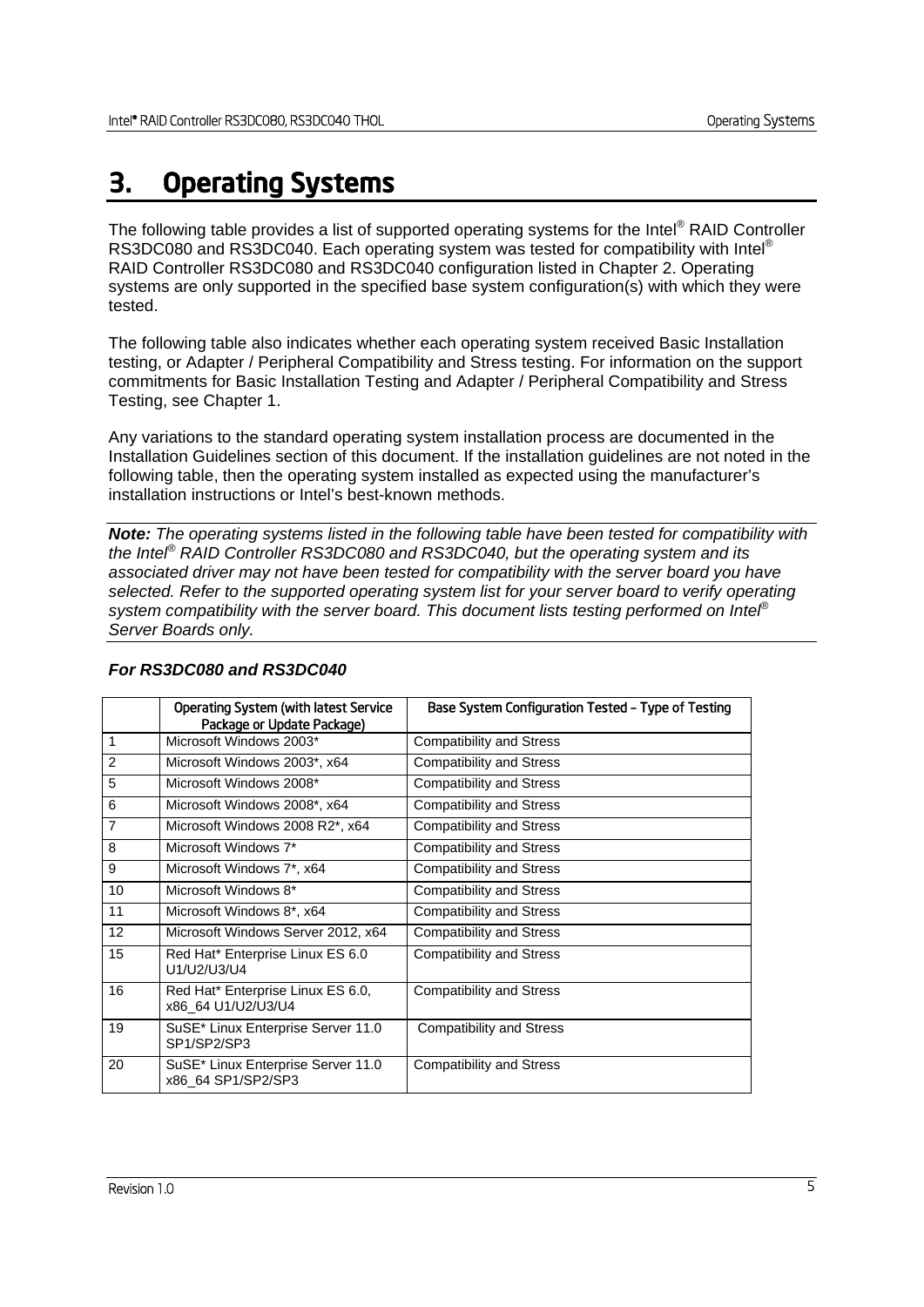## 3.1 Operating System Certifications

The following table lists the operating systems that Intel will certify with the Intel® RAID Controller RS3DC080 and RS3DC040. Each customer is responsible for their own certification from the individual operating system vendors. In many cases, customers may leverage their operating system certifications from the testing completed by Intel. See the "Comments" column next to each operating system in the following table for additional information. Intel's certifications, pre-certification, and operating system testing may help reduce some of the risk in achieving customer certifications with the operating system vendors.

| Operating<br>System                                                  | Certification<br>Listing                                          | Comments                                                                                                                  |
|----------------------------------------------------------------------|-------------------------------------------------------------------|---------------------------------------------------------------------------------------------------------------------------|
| Microsoft<br>Windows<br>2003<br>Enterprise<br>Server*                | Intel <sup>®</sup> RAID<br>Controller<br>RS3DC080 and<br>RS3DC040 | OEM must request certification by Microsoft for their specific product.<br>http://www.microsoft.com/whdc/hcl/default.mspx |
| Microsoft<br>Windows<br>2008<br>Enterprise<br>Server*                | Intel <sup>®</sup> RAID<br>Controller<br>RS3DC080 and<br>RS3DC040 | OEM must request certification by Microsoft for their specific product.<br>http://www.microsoft.com/whdc/hcl/default.mspx |
| Microsoft<br>Windows<br>2008 R <sub>2</sub><br>Enterprise<br>Server* | Intel <sup>®</sup> RAID<br>Controller<br>RS3DC080 and<br>RS3DC040 | OEM must request certification by Microsoft for their specific product.<br>http://www.microsoft.com/whdc/hcl/default.mspx |
| Microsoft<br>Windows 7<br>Enterprise<br>Server*                      | Intel <sup>®</sup> RAID<br>Controller<br>RS3DC080 and<br>RS3DC040 | OEM must request certification by Microsoft for their specific product.<br>http://www.microsoft.com/whdc/hcl/default.mspx |
| Microsoft<br>Windows 8<br>Enterprise<br>Server*                      | Intel <sup>®</sup> RAID<br>Controller<br>RS3DC080 and<br>RS3DC040 | OEM must request certification by Microsoft for their specific product.<br>http://www.microsoft.com/whdc/hcl/default.mspx |
| Microsoft<br>Windows<br>2012<br>Enterprise<br>Server*                | Intel <sup>®</sup> RAID<br>Controller<br>RS3DC080 and<br>RS3DC040 | OEM must request certification by Microsoft for their specific product.<br>http://www.microsoft.com/whdc/hcl/default.mspx |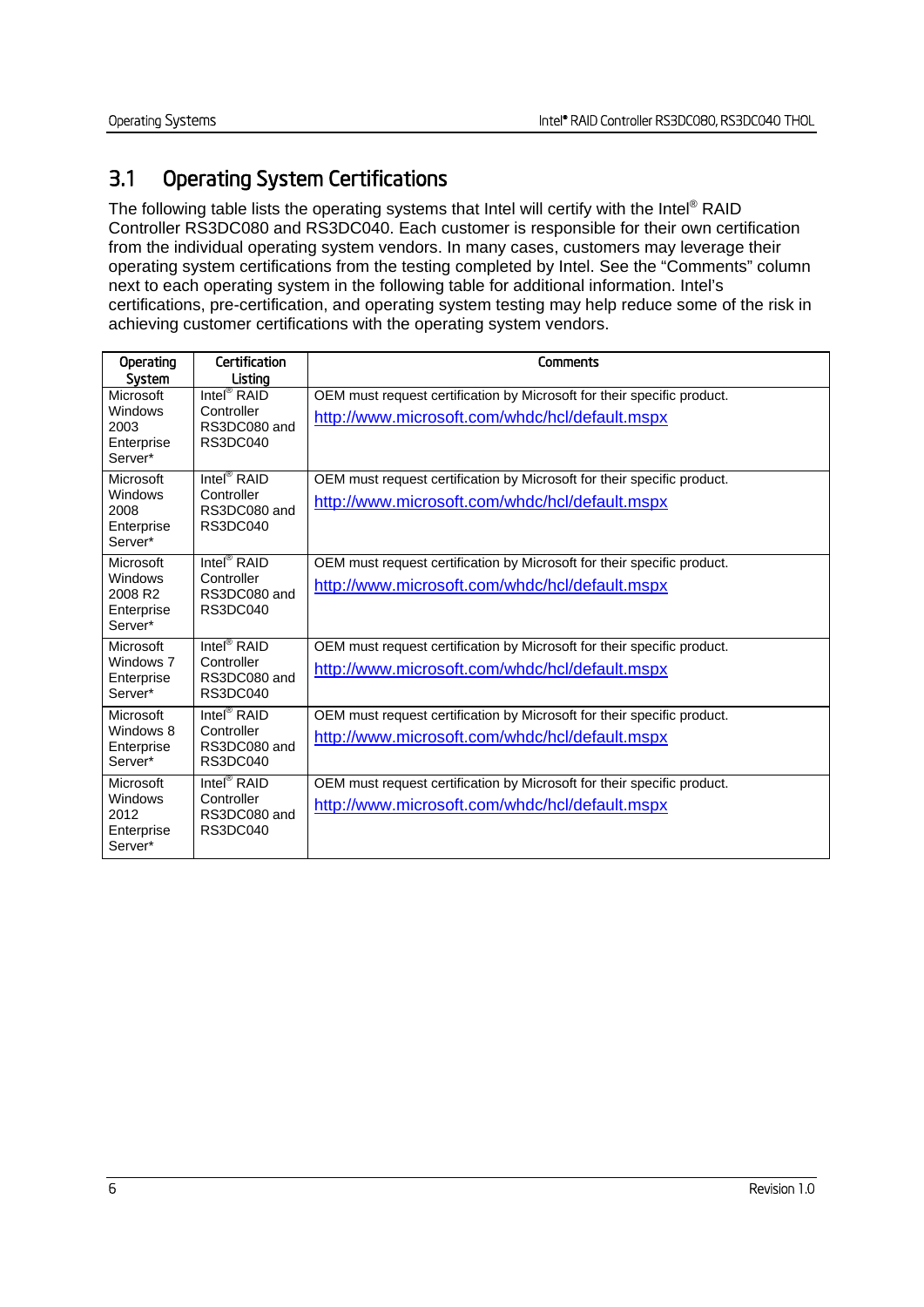## 4. Supported Server Boards

## 4.1 Intel® Server Boards

Below list includes the Intel® Server Board software versions that the server boards were configured with at the time of testing.

| Intel <sup>•</sup> Server Board | <b>BIOS</b>            |
|---------------------------------|------------------------|
| S2600IP                         | SE5C600.86B.01.06.0001 |
| S2600CP                         | SE5C600.86B.99.99.SCUf |
| S2600GZ/GL                      | SE5C600.86B.99.99.x040 |

## 4.2 3rd Party Server Boards

Unless specifically noted, the boards below were configured with the latest software versions available at the time of testing. Check with the  $3<sup>rd</sup>$  party vendors for more details.

| Vendor      | Part Number               | <b>System BIOS</b> |
|-------------|---------------------------|--------------------|
|             | X10SLM-F                  | 1.1a               |
|             | X9DRH-7F                  | 3.0                |
|             | X9DRX+-F                  | 3.0                |
|             | X9DRT-HF                  | 3.0                |
|             | X9SRA                     | 3.0a               |
|             | X9DRD-7LN4F               | 2.00               |
|             | X9DAi (rev 1.02)          | 1.0 <sub>b</sub>   |
|             | X9DR3-LN4F+<br>(rev 1.10) | 2.00               |
|             | X9DRW-3F                  | 3.0a               |
| Supermicro  | X9SRE (rev 1.2)           | 1.0 <sub>c</sub>   |
|             | X9DRW-iF (rev<br>1.02)    | 1.0 <sub>b</sub>   |
|             | X9SCM-F                   | 2.0 <sub>b</sub>   |
|             | X8DTN+                    | 2.1c               |
|             | X8DAi                     | 2.0 <sub>cc</sub>  |
|             | X8DTU-F                   | 2.0 <sub>c</sub>   |
|             | X8DA3                     | 2.0 <sub>c</sub>   |
|             | X8DT6                     | 2.0 <sub>b</sub>   |
|             | X8DTH-i                   | 2.1a               |
|             | X8DAH                     | 2.0a               |
|             | S7050GM4NR                | V1.02S             |
| <b>TYAN</b> | S7053WGM2NR               | V1.03F             |
|             | S7056WGM3NR-<br>B         | $V$ 1.01B          |
|             | Q87M-E/CSM                | D908               |
| ASUS        | Z87-PRO (rev<br>1.02)     | 1504               |
|             | Z9PE-D8 WS (rev<br>1.04)  | 3206               |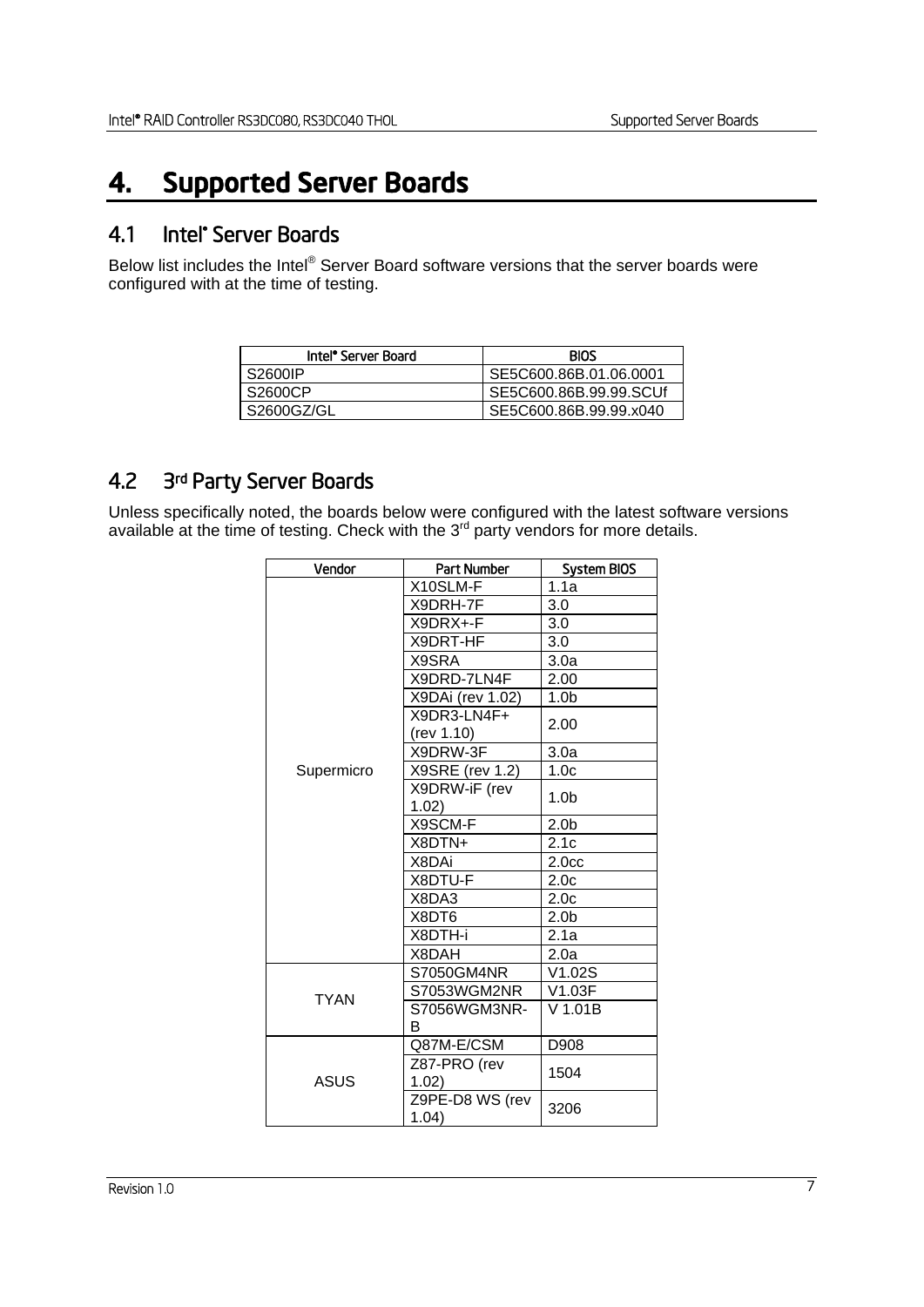|          | Sabertooth 990FX<br>(rev 1.01) | 0901 |
|----------|--------------------------------|------|
|          | GA-Z87X-UD3H<br>(rev 1.0)      | F7   |
|          | GA-Z87X-UD5H<br>(rev 1.0)      | F7   |
| Gigabyte | GA-X79-UP4 (rev<br>1.0         | F3m  |
|          | GA-990FXA-UD7<br>(rev 1.1)     | F7   |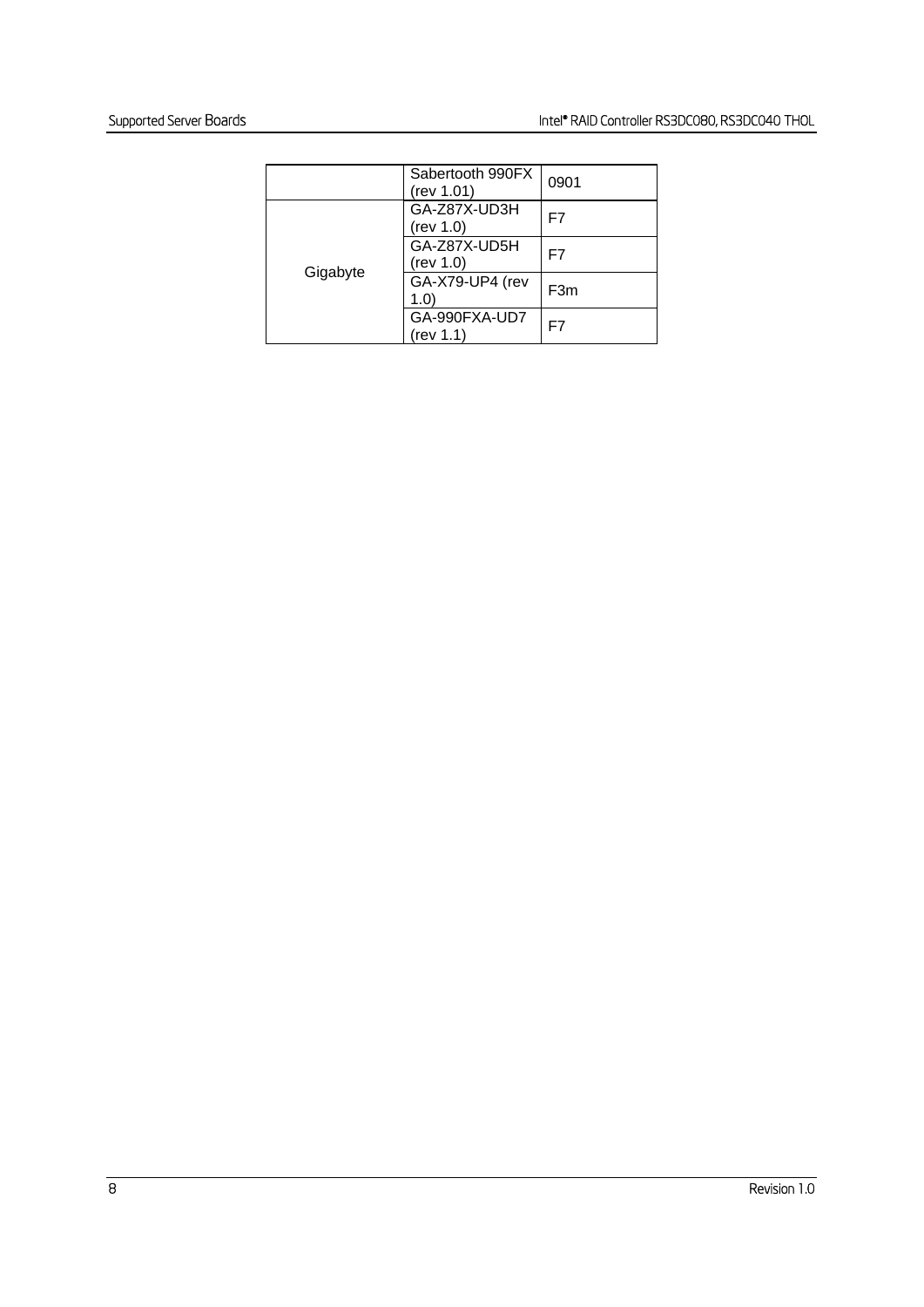## 5. Enclosures, PCI Adapters, and Peripherals

The testing of enclosures, add-in cards, and peripherals was performed on the Intel<sup>®</sup> RAID Controller RS3DC080 and RS3DC040 by Intel labs, independent test labs, or the vendor. Compatibility and stress testing was performed with the latest version of an operating system available at the time of testing.

Although a large sample of configurations were tested, not all devices were tested under all operating systems, and not all possible combinations or configurations of third-party devices were tested for inter-compatibility due to the large number of possible configurations. To verify compatibility, use the Server Configurator Tool available at: http://serverconfigurator.intel.com/default.aspx.

Add-in adapter card and peripheral compatibility and stress testing is performed with the latest version of an operating system available at the time of testing. The adapters are divided into categories based on their functionality. All integrated on-board devices are tested by default and are, therefore, not included in the following tables.

*Note: All adapter cards and peripherals were not tested under all operating systems.* 

Any variations to the standard adapter installation process or to expected adapter functionality are documented in the 'Installation Guidelines' section of this document. If there are installation guidelines affecting a particular adapter and operating system combination, they are referenced in the following table. If the installation guidelines are not noted in the following table, then the adapter installed and functioned as expected, using the manufacturer's installation instructions or Intel's best-known methods.

*Note: Adapter cards are normally tested with unused add-in adapters and on-board controller expansion ROMs disabled in the BIOS Setup. Intel recommends that customers disable the option ROM for add-in controllers and/or the on-board controllers when not booting from the controller or needing to use its built-in utilities.* 

## 5.1 Internal and External Storage

*Note: The enclosures are listed only if they were attached to the Intel® RAID Controller RS3DC080 and RS3DC040 during testing. There is no out-of-band enclosure management for a second backplane, so the only way to get enclosure management with two backplanes is to use at least one expander backplane with the Intel® RAID Controller RS3DC080 and RS3DC040.* 

| Manufacturer | Model                      | Type                     | <b>HDD Count</b> | Drive Form<br>Factor | <b>Transfer Rate</b> |
|--------------|----------------------------|--------------------------|------------------|----------------------|----------------------|
| Ci Design    | CINSR316                   | <b>3U Chassis</b>        | 16               | 3.5"                 | 6Gb/s                |
|              | CiNSR212                   | 2U Enclosure             | 12               | 3.5"                 | 6Gb/s                |
|              | CiNSR524                   | 5U Chassis               | 24               | 3.5"                 | 6Gb/s                |
|              | 12-6507-XXX<br>(2012/2/24) | Backplane                | 4                | 3.5'/2.5"            | 6Gb/s                |
| Intel        | RES2CV360                  | Expander<br><b>Board</b> | 36               | 2.5"                 | 6Gb/s                |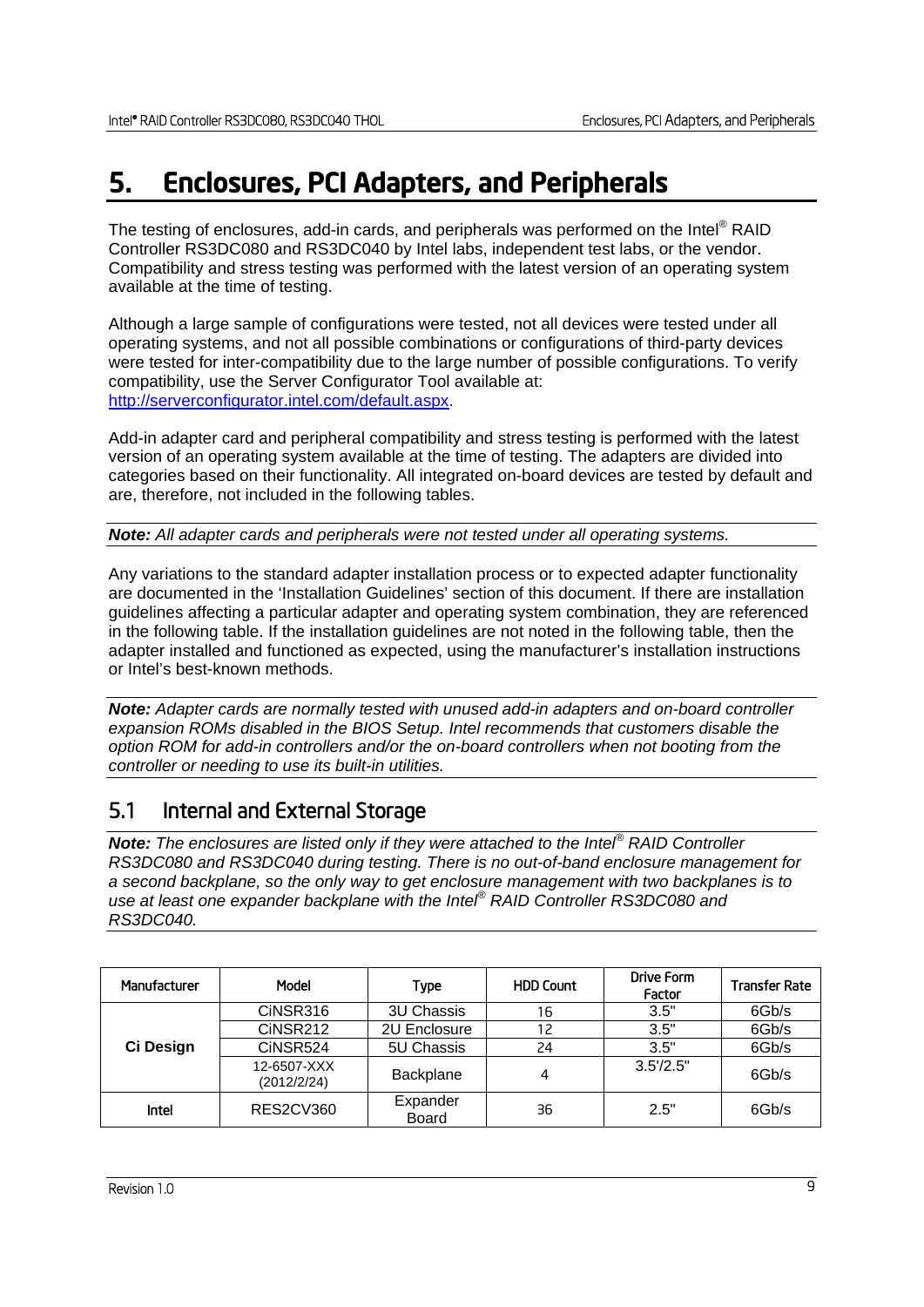#### Enclosures, PCI Adapters, and Peripherals Intel® RAID Controller RS3DC080, RS3DC040 THOL

|                   | <b>RES2CV240</b>                  | Expander<br><b>Board</b> | 24             | 2.5"        | 6Gb/s  |
|-------------------|-----------------------------------|--------------------------|----------------|-------------|--------|
|                   | <b>RES2SV240</b>                  | Expander<br><b>Board</b> | 24             | 2.5"        | 6Gb/s  |
| In-Win            | RS-<br>212(3RAMPD015800<br>rev4.0 | Backplane                | 12             | 3.5''/2.5'' | 6Gb/s  |
|                   | BPN-SAS3-<br>216EL2 (r1.00)       | Backplane                | 24             | 3.5"        | 12Gb/s |
|                   | BPN-SAS2-<br>846EL2               | Backplane                | 24             | 3.5"        | 6Gb/s  |
|                   | BPN-SAS2-<br>Backplane<br>826EL2  |                          | 12             | 3.5"        | 6Gb/s  |
|                   | BPN-SAS2-<br>836EL1               | Backplane                | 16             | 3.5"        | 6Gb/s  |
|                   | BPN-SAS2-<br>216EL1               | Backplane                | 24             | 2.5"        | 6Gb/s  |
| <b>Supermicro</b> | BPN-SAS-825TQ                     | Backplane                | 8              | 3.5"        | 6Gb/s  |
|                   | BPN-SAS-743TQ                     | Backplane                | $\overline{8}$ | 3.5"        | 6Gb/s  |
|                   | BPN-SAS-836A                      | Backplane                | 16             | 3.5"        | 6Gb/s  |
|                   | SC216E16-<br>R1200UB              | 2U Chassis               | 24             | 2.5"        | 6Gb/s  |
|                   | SC216E16-<br>R1200LPB             | 2U chassis               | 24             | 2.5"        | 6Gb/s  |
|                   | <b>SC213A</b>                     | 2U Chassis               | 16             | 2.5"        | 6Gb/s  |
|                   | SAS2-216EB                        | 2U Chassis               | 24             | 2.5"        | 6Gb/s  |
|                   | SAS2-216EL2                       | 2U Chassis               | 24             | 2.5"        | 6Gb/s  |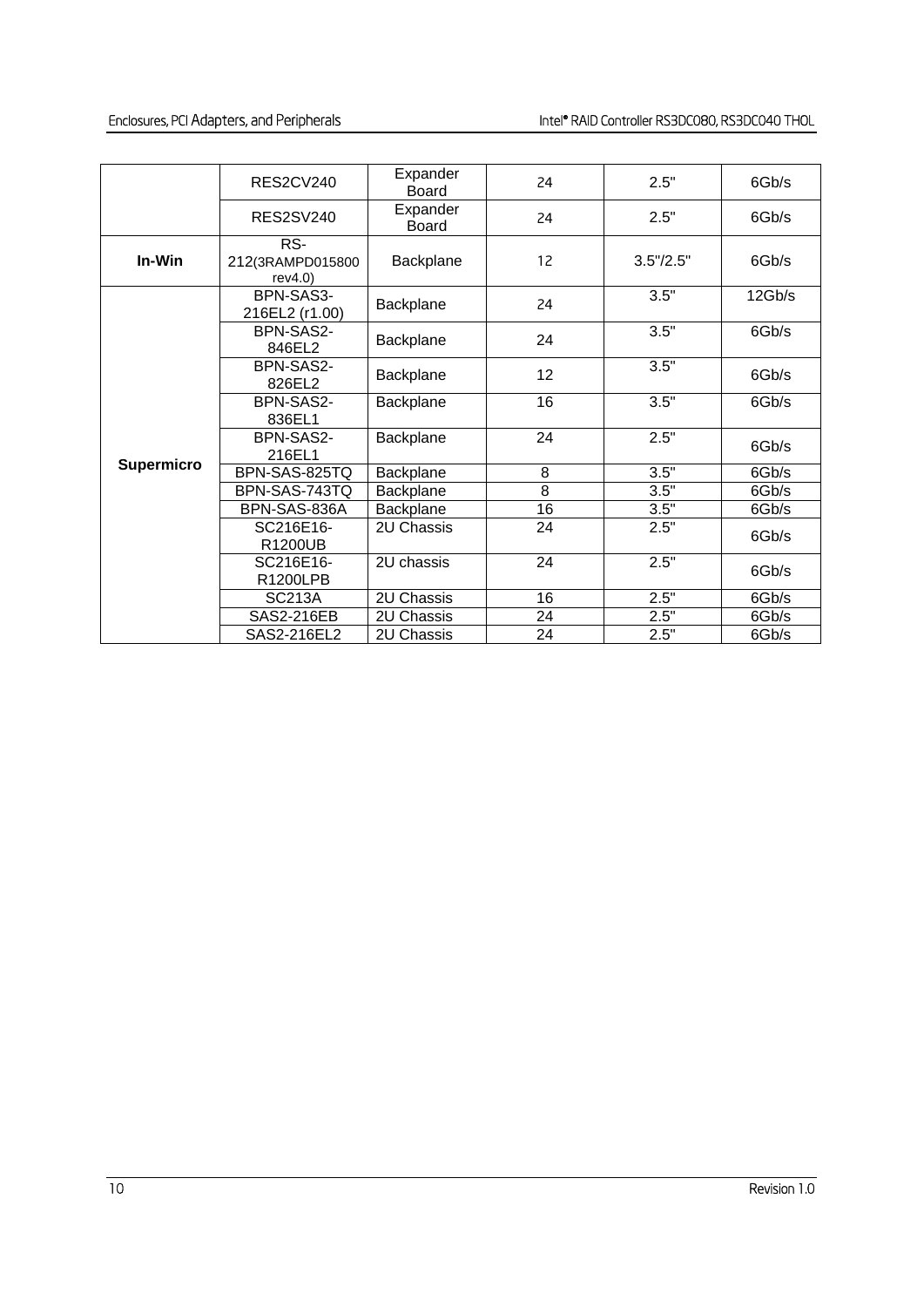## 5.2 Tape and Optical Drives for RS3DC080 and RS3DC040

| Manufacturer           | Model Name                         | Interface      |
|------------------------|------------------------------------|----------------|
| <b>HP StorageWorks</b> | StorageWorks LTO-4 Ultrium<br>1840 | 3Gb/s External |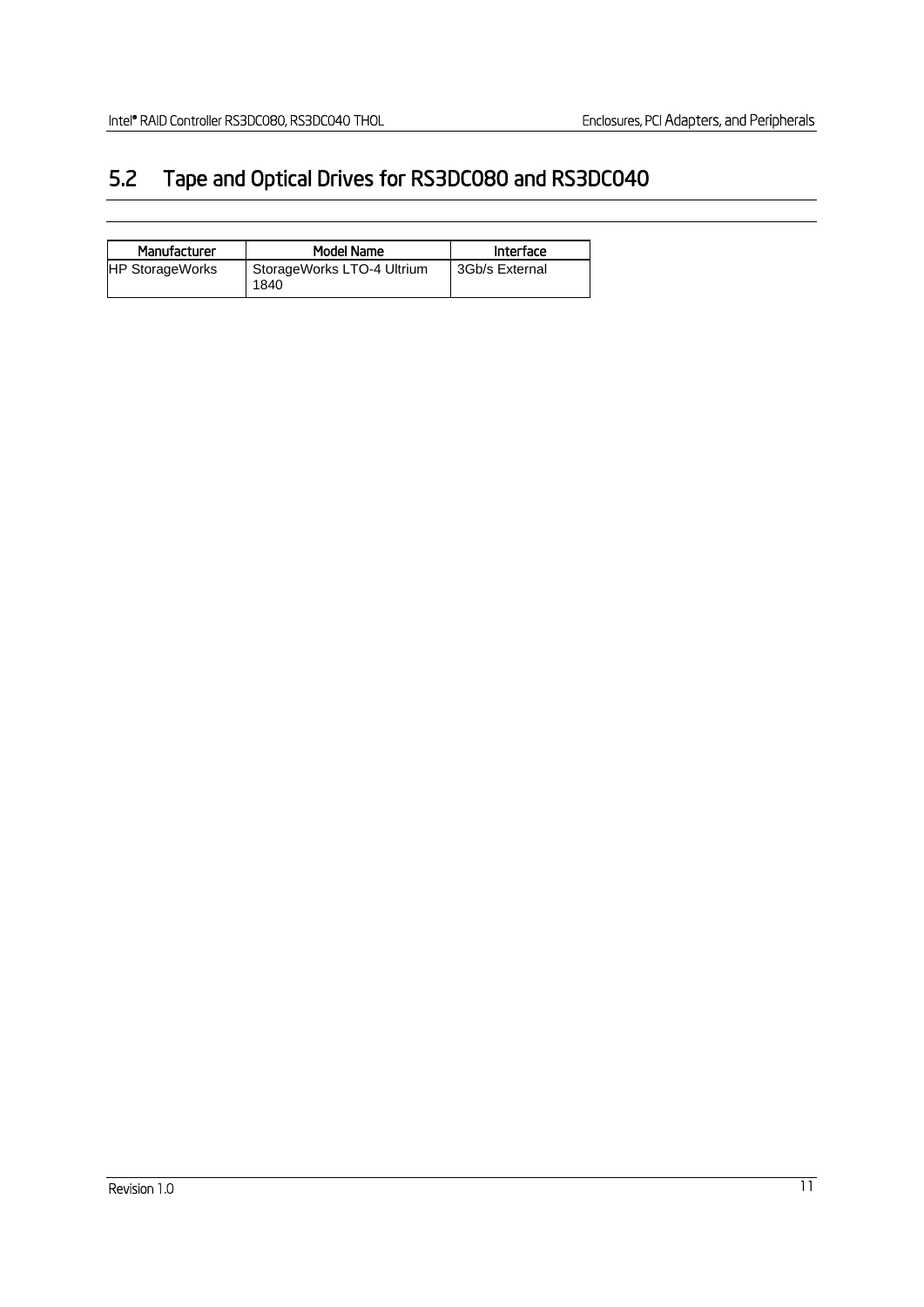## 6. Hard Disk Drives and Solid State Drives

The testing of hard disk drives and solid state drives was performed with the Intel<sup>®</sup> RAID Controller RS3DC080 and RS3DC040 by Intel labs, independent test labs, or vendors. The compatibility and stress testing is performed with the latest version of an operating system available at the time of testing. Although a large sample of configurations was tested, not all devices were tested under all operating systems, and not all possible combinations or configurations of third-party devices were tested for inter-compatibility due to the large number of possible configurations. To verify that the device is included for the server board as well as for the Intel® RAID Controller RS3DC080 and RS3DC040, use the Server Configurator tool available at:

http://serverconfigurator.intel.com/default.aspx.

#### *Note: All hard disk drives and solid state drives were not tested under all operating systems.*

Any variations to the standard adapter installation process or to the expected adapter functionality are documented in the 'Installation Guidelines' section of this document. If there are installation guidelines affecting a particular adapter and operating system combination, these are referenced in the following table. If the installation guidelines are not noted in the following table, then the adapter installed and functioned as expected, using the manufacturer's installation instructions or Intel's best-known methods.

## 6.1 Hard Disk Drives and Solid State Drives (SSD)

*Note: The hard disk drives and solid state drives are listed in the following table only if they were attached to the Intel® RAID Controller RS3DC080 and RS3DC040 during testing.* 

*Note: To select hard drives for Intel® Server Chassis and Intel® Server System, please use the Server Configurator tool available at:* 

*http://serverconfigurator.intel.com/default.aspx.* 

| <b>Manufacture</b> | <b>Type</b> | <b>Speed</b> | <b>Model</b>                      | <b>FW version</b> | <b>Capacity</b> | <b>Size</b> |
|--------------------|-------------|--------------|-----------------------------------|-------------------|-----------------|-------------|
|                    | <b>SAS</b>  | 12Gb/s       | HUSMH8080ASS200                   | A831              | 800GB           | 2.5"        |
|                    | <b>SAS</b>  | 12Gb/s       | HUSMH8040ASS200                   | A831              | 400GB           | 2.5"        |
|                    | <b>SAS</b>  | 12Gb/s       | HUSMH8020ASS200                   | A831              | 200GB           | 2.5"        |
|                    | <b>SAS</b>  | 6Gb/s        | HUSSL4040BSS600                   | A190              | 400GB           | 2.5"        |
|                    | <b>SAS</b>  | 6Gb/s        | <b>HUSSL4020BSS600</b>            | A190              | 200GB           | 2.5"        |
| <b>HITACHI</b>     | <b>SAS</b>  | 6Gb/s        | HUSSL4010BSS600                   | A190              | 100GB           | 2.5"        |
|                    | <b>SAS</b>  | 6Gb/s        | <b>HUSSL4040ASS600</b>            | A131              | 400GB           | 2.5"        |
|                    | <b>SAS</b>  | 6Gb/s        | HUSSL4020ASS600                   | A131              | 200GB           | 2.5"        |
|                    | <b>SAS</b>  | 6Gb/s        | HUSSL4010ASS600                   | A <sub>131</sub>  | 100GB           | 2.5"        |
|                    | <b>SAS</b>  | 6Gb/s        | HUSML4020ASS600                   | A310              | 200GB           | 2.5"        |
|                    | <b>SAS</b>  | 6Gb/s        | HUSML4040ASS600                   | A310              | 400GB           | 2.5"        |
| Intel              | <b>SATA</b> | 6Gb/s        | DC S3500 Series,<br>SSDSC2BB080G4 | 0370              | 80GB            | 2.5"        |
|                    | <b>SATA</b> | 6Gb/s        | DC S3500 Series,<br>SSDSC2BB120G4 | 0370              | 120GB           | 2.5"        |
|                    | <b>SATA</b> | 6Gb/s        | DC S3500 Series,<br>SSDSC2BB160G4 | 0370              | 160GB           | 2.5"        |

#### **Solid State Drive List:**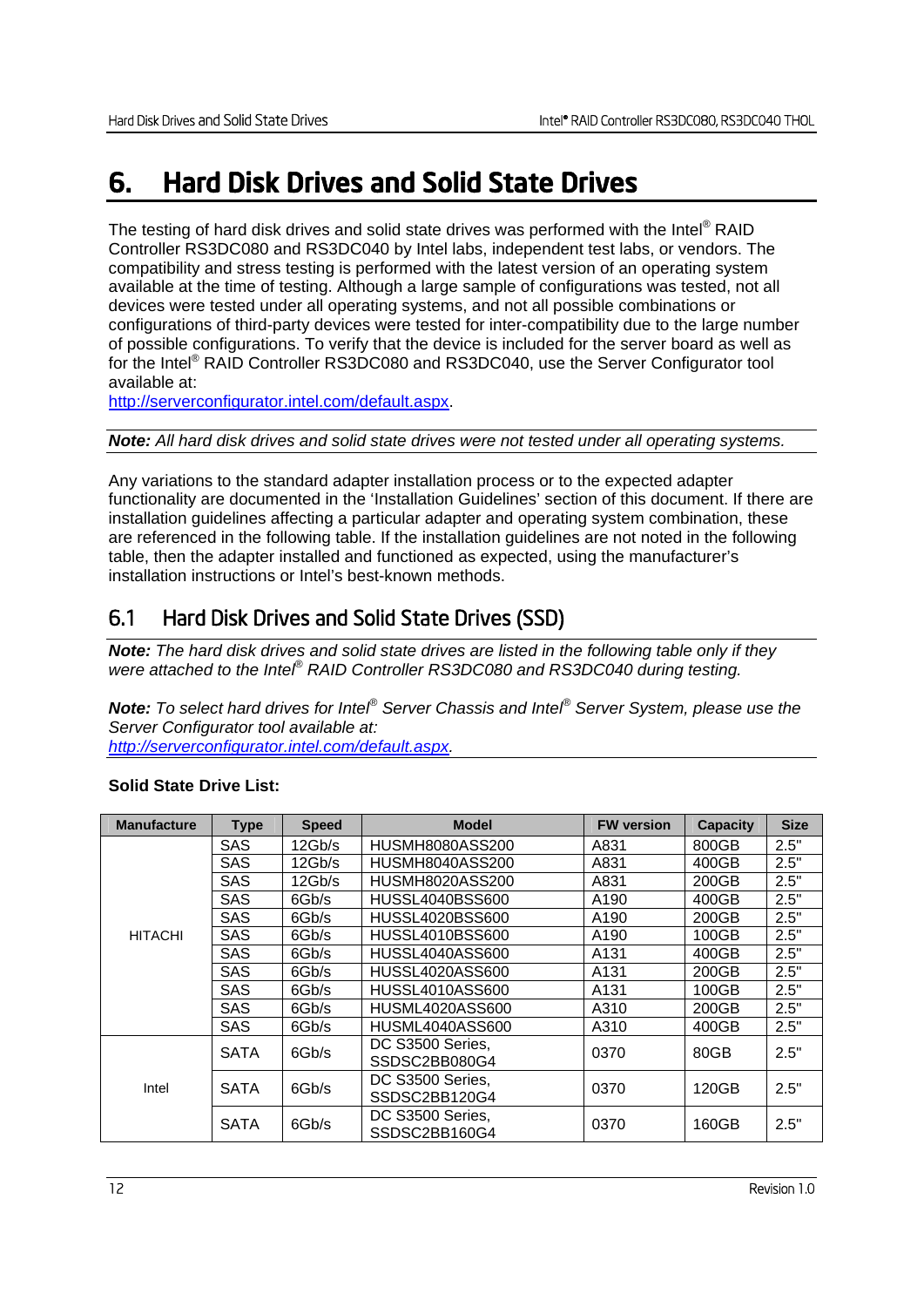| <b>Manufacture</b>                                 | <b>Type</b> | <b>Speed</b> | <b>Model</b>                      | <b>FW version</b> | <b>Capacity</b> | <b>Size</b> |
|----------------------------------------------------|-------------|--------------|-----------------------------------|-------------------|-----------------|-------------|
|                                                    | <b>SATA</b> | 6Gb/s        | DC S3500 Series,<br>SSDSC2BB240G4 | 0370              | 240GB           | 2.5"        |
|                                                    | <b>SATA</b> | 6Gb/s        | DC S3500 Series,<br>SSDSC2BB300G4 | 0370              | 300GB           | 2.5"        |
|                                                    | <b>SATA</b> | 6Gb/s        | DC S3500 Series,<br>SSDSC2BB480G4 | 0370              | 480GB           | 2.5"        |
|                                                    | <b>SATA</b> | 6Gb/s        | DC S3700 Series,<br>SSDSC2BA100G3 | 0265              | 100GB           | 2.5"        |
|                                                    | <b>SATA</b> | 6Gb/s        | DC S3700 Series,<br>SSDSC2BA200G3 | 0265              | 200GB           | 2.5"        |
|                                                    | <b>SATA</b> | 6Gb/s        | DC S3700 Series,<br>SSDSC2BA400G3 | 0265              | 400GB           | 2.5"        |
|                                                    | <b>SATA</b> | 6Gb/s        | DC S3700 Series,<br>SSDSC2BA800G3 | 0265              | 800GB           | 2.5"        |
|                                                    | <b>SATA</b> | 6Gb/s        | 520 series,<br>SSDSC2BW060A3      | 400i              | 60GB            | 2.5"        |
|                                                    | <b>SATA</b> | 6Gb/s        | 520 series,<br>SSDSC2BW120A3      | 400i              | 120GB           | 2.5"        |
|                                                    | <b>SATA</b> | 6Gb/s        | 520 series,<br>SSDSC2BW180A3      | 400i              | 180GB           | 2.5"        |
|                                                    | <b>SATA</b> | 6Gb/s        | 520 series,<br>SSDSC2BW240A3      | 400i              | 240GB           | 2.5"        |
|                                                    | <b>SATA</b> | 6Gb/s        | 520 series,<br>SSDSC2BW480A3      | 400i              | 480GB           | 2.5"        |
|                                                    | <b>SATA</b> | 6Gb/s        | 510 series,<br>SSDSC2MH250A2xx    | PWG4              | 250GB           | 2.5"        |
|                                                    | <b>SATA</b> | 6Gb/s        | 510 series,<br>SSDSC2MH120A2xx    | PPG4              | 120GB           | 2.5"        |
|                                                    | <b>SATA</b> | 6Gb/s        | M500, MTFDDAK960MAV               | <b>MU02</b>       | 960GB           | 2.5"        |
|                                                    | <b>SATA</b> | 6Gb/s        | P410m, MTFDEAK400MAS              | <b>B31S</b>       | 400GB           | 2.5"        |
| <b>MICRON</b><br><b>KINGSTON</b><br><b>SAMSUNG</b> | <b>SATA</b> | 6Gb/s        | P410m, MTFDEAK200MAS              | <b>B31S</b>       | 200GB           | 2.5"        |
|                                                    | <b>SATA</b> | 6Gb/s        | P410m, MTFDEAK100MAS              | <b>B11M</b>       | 100GB           | 2.5"        |
|                                                    | <b>SATA</b> | 6Gb/s        | MTFDDAC100SAL-1N1AA               | 0001              | 200GB           | 2.5"        |
|                                                    | <b>SATA</b> | 6Gb/s        | MTFDDAC200SAL-1N1AA               | 0001              | 100GB           | 2.5"        |
|                                                    | <b>SATA</b> | 6Gb/s        | MTFDDAC50SAL-1N1AA                | 0001              | 50GB            | 2.5"        |
|                                                    | <b>SATA</b> | 6Gb/s        | MTFDDAK064MAG-1G1                 | 0002              | 64GB            | 2.5"        |
|                                                    | <b>SATA</b> | 6Gb/s        | MTFDDAK128MAG-1G1                 | 0002              | 128GB           | 2.5"        |
|                                                    | <b>SATA</b> | 6Gb/s        | MTFDDAK256MAG-1G1                 | 0002              | 256GB           | 2.5"        |
|                                                    | <b>SATA</b> | 6Gb/s        | MTFDDAC128MAM-1J1                 | 0001              | 128GB           | 2.5"        |
|                                                    | <b>SATA</b> | 6Gb/s        | MTFDDAC256MAM-1K1                 | 0001              | 256GB           | 2.5"        |
|                                                    | <b>SATA</b> | 6Gb/s        | MTFDDAC512MAM-1K1                 | 0001              | 512GB           | 2.5"        |
|                                                    | <b>SATA</b> | 6Gb/s        | E50, SE50S37/480G                 | BBF0              | 480GB           | <b>SATA</b> |
|                                                    | <b>SATA</b> | 6Gb/s        | E50, SE50S37/240G                 | BBF <sub>0</sub>  | 240GB           | <b>SATA</b> |
|                                                    | <b>SATA</b> | 6Gb/s        | E50, SE50S37/100G                 | BBF <sub>0</sub>  | 100GB           | <b>SATA</b> |
|                                                    | <b>SATA</b> | 6Gb/s        | SE100S37/100GB                    | 510ABBF0          | 100GB           | <b>SATA</b> |
|                                                    | <b>SATA</b> | 6Gb/s        | SE100S37/200GB                    | 510ABBF0          | 200GB           | <b>SATA</b> |
|                                                    | <b>SATA</b> | 6Gb/s        | SE100S37/400GB                    | 510ABBF0          | 400GB           | <b>SATA</b> |
|                                                    | SAS         | 6Gb/s        | SM1625, MZ6ER800HAGL-<br>00003    | VDM0A04Q          | 800GB           | 2.5"        |
|                                                    | SAS         | 6Gb/s        | SM1625, MZ6ER400HAGL-<br>00003    | VDM0A04Q          | 400GB           | 2.5"        |
|                                                    | SAS         | 6Gb/s        | SM1625, MZ6ER200HAGM-<br>00003    | VDM0A04Q          | 200GB           | 2.5"        |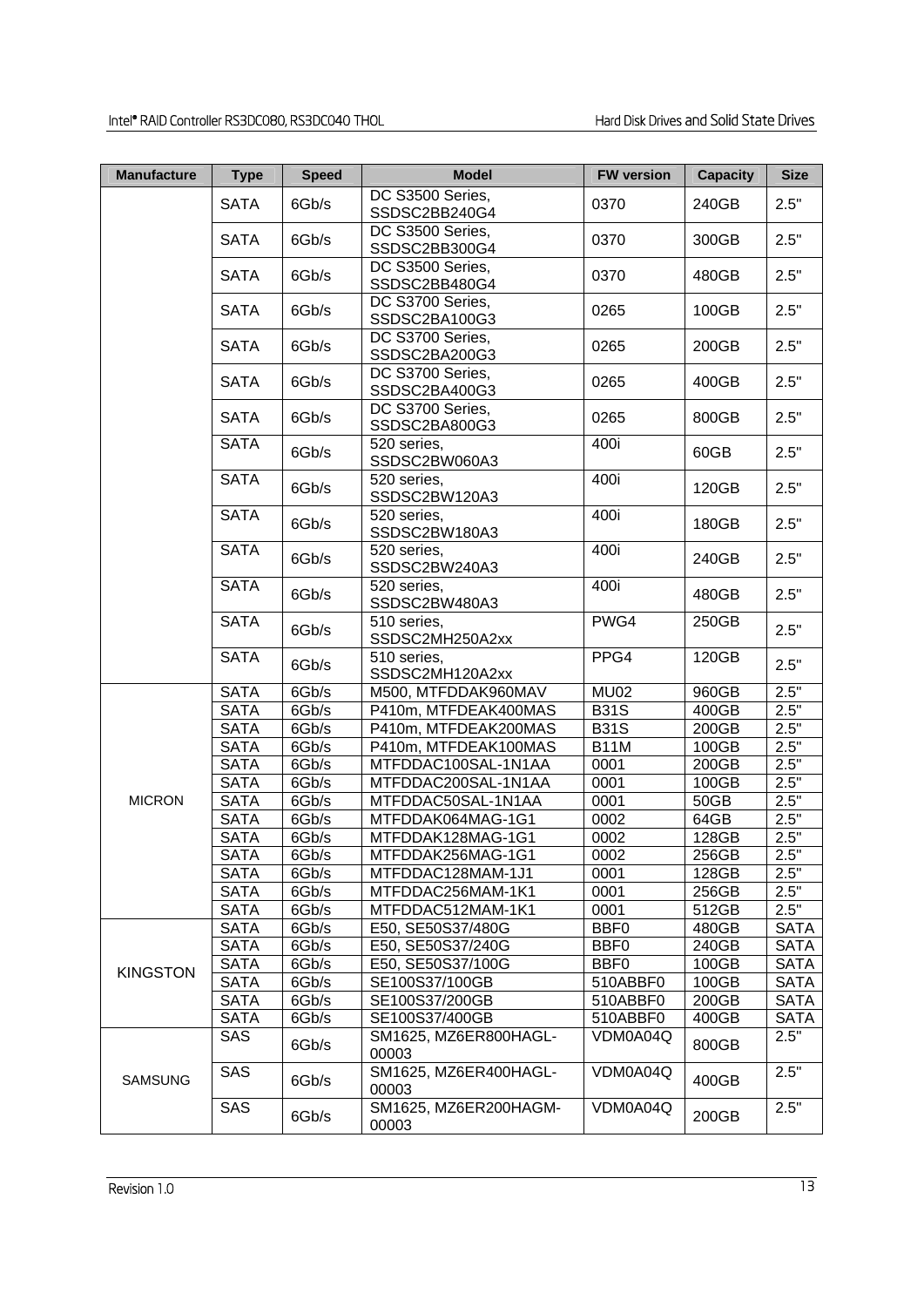| <b>Manufacture</b> | <b>Type</b> | <b>Speed</b> | <b>Model</b>                   | <b>FW version</b> | <b>Capacity</b>                                                                                                                                                                                                                                                                                                      | <b>Size</b> |
|--------------------|-------------|--------------|--------------------------------|-------------------|----------------------------------------------------------------------------------------------------------------------------------------------------------------------------------------------------------------------------------------------------------------------------------------------------------------------|-------------|
|                    | <b>SAS</b>  | 6Gb/s        | SM1625, MZ6ER100HAFV-<br>00003 | VDM0A04Q          | 100GB                                                                                                                                                                                                                                                                                                                | 2.5"        |
|                    | <b>SATA</b> | 6Gb/s        | SSD 840 EVO, MZ-7TE1T0         | BB <sub>0</sub> Q | 1TB<br>750GB<br>500GB<br>250GB<br>120GB<br>512GB<br>256GB<br>128GB<br>480GB<br>240GB<br>120GB<br>480GB<br>240GB<br>120GB<br>480GB<br>240GB<br>120GB<br>128GB<br>256GB<br>200GB<br>400GB<br>200GB<br>400GB<br>800GB<br>400GB<br>800GB<br>1.6TB<br>512GB<br>256GB<br>128GB<br>256GB<br>128GB<br>64GB<br>200GB<br>100GB | 2.5"        |
|                    | <b>SATA</b> | 6Gb/s        | SSD 840 EVO, MZ-7TE750         | BB <sub>0</sub> Q |                                                                                                                                                                                                                                                                                                                      | 2.5"        |
|                    | <b>SATA</b> | 6Gb/s        | SSD 840 EVO, MZ-7TE500         | BB <sub>0</sub> Q |                                                                                                                                                                                                                                                                                                                      | 2.5"        |
|                    | <b>SATA</b> | 6Gb/s        | SSD 840 EVO, MZ-7TE250         | BB <sub>0</sub> Q |                                                                                                                                                                                                                                                                                                                      | 2.5"        |
|                    | <b>SATA</b> | 6Gb/s        | SSD 840 EVO, MZ-7TE120         | BB <sub>0</sub> Q |                                                                                                                                                                                                                                                                                                                      | 2.5"        |
|                    | <b>SATA</b> | 6Gb/s        | 840 Pro, MZ7PD512HAGM-<br>0BW0 | 3B <sub>0</sub> Q |                                                                                                                                                                                                                                                                                                                      | 2.5"        |
|                    | <b>SATA</b> | 6Gb/s        | 840 Pro, MZ7PD256HAGM-<br>0BW0 | 3B <sub>0</sub> Q |                                                                                                                                                                                                                                                                                                                      | 2.5"        |
|                    | <b>SATA</b> | 6Gb/s        | 840 Pro, MZ7PD128HAGM-<br>0BW0 | 3B <sub>0</sub> Q |                                                                                                                                                                                                                                                                                                                      | 2.5"        |
|                    | <b>SATA</b> | 6Gb/s        | PM843, MZ7TD480HAGM-<br>000DA  | DXT03W1Q          |                                                                                                                                                                                                                                                                                                                      | 2.5"        |
|                    | <b>SATA</b> | 6Gb/s        | PM843, MZ7TD240HAFV-<br>000DA  | DXT03W1Q          |                                                                                                                                                                                                                                                                                                                      | 2.5"        |
|                    | <b>SATA</b> | 6Gb/s        | PM843, MZ7TD120HAFV-<br>000DA  | DXT03W1Q          |                                                                                                                                                                                                                                                                                                                      | 2.5"        |
|                    | <b>SATA</b> | 6Gb/s        | SM843T, MZ7WD480HAGM-<br>00003 | DXM85W3Q          |                                                                                                                                                                                                                                                                                                                      | 2.5"        |
|                    | <b>SATA</b> | 6Gb/s        | SM843T, MZ7WD240HAFV-<br>00003 | DXM85W3Q          |                                                                                                                                                                                                                                                                                                                      | 2.5"        |
|                    | <b>SATA</b> | 6Gb/s        | SM843T, MZ7WD120HAFV-<br>00003 | DXM85W3Q          |                                                                                                                                                                                                                                                                                                                      | 2.5"        |
|                    | <b>SATA</b> | 6Gb/s        | SM843, MZ7PD480HAGM-<br>000DA  | DXM01W1Q          |                                                                                                                                                                                                                                                                                                                      | 2.5"        |
|                    | <b>SATA</b> | 6Gb/s        | SM843, MZ7PD240HAFV-<br>000DA  | DXM01W1Q          |                                                                                                                                                                                                                                                                                                                      | 2.5"        |
|                    | <b>SATA</b> | 6Gb/s        | SM843, MZ7PD120HAFV-<br>000DA  | DXM01W1Q          |                                                                                                                                                                                                                                                                                                                      | 2.5"        |
|                    | <b>SATA</b> | 6Gb/s        | PM830, MZ7PC128HAFU-<br>00000  | 1W1Q              |                                                                                                                                                                                                                                                                                                                      | 2.5"        |
|                    | <b>SATA</b> | 6Gb/s        | PM830, MZ7PC256HAFU-<br>000DA  | 1W1Q              |                                                                                                                                                                                                                                                                                                                      | 2.5"        |
|                    | <b>SAS</b>  | 6Gb/s        | <b>LB206S</b>                  | P325              |                                                                                                                                                                                                                                                                                                                      | 2.5"        |
|                    | <b>SAS</b>  | 6Gb/s        | <b>LB406S</b>                  | P325              |                                                                                                                                                                                                                                                                                                                      | 2.5"        |
|                    | SAS         | 6Gb/s        | <b>LB206M</b>                  | P325              |                                                                                                                                                                                                                                                                                                                      | 2.5"        |
|                    | SAS         | 6Gb/s        | LB406M                         | P325              |                                                                                                                                                                                                                                                                                                                      | 2.5"        |
|                    | SAS         | 6Gb/s        | <b>LB806M</b>                  | P325              |                                                                                                                                                                                                                                                                                                                      | 2.5"        |
|                    | SAS         | 6Gb/s        | <b>LB406R</b>                  | P325              |                                                                                                                                                                                                                                                                                                                      | 2.5"        |
|                    | SAS         | 6Gb/s        | LB806R                         | P325              |                                                                                                                                                                                                                                                                                                                      | 2.5"        |
|                    | SAS         | 6Gb/s        | LB1606R                        | P325              |                                                                                                                                                                                                                                                                                                                      | 2.5"        |
|                    | <b>SATA</b> | 6Gb/s        | X210, SD6SB2M-512G             | X210400           |                                                                                                                                                                                                                                                                                                                      | 2.5"        |
| <b>SANDISK</b>     | <b>SATA</b> | 6Gb/s        | X210, SD6SB2M-256G             | X210400           |                                                                                                                                                                                                                                                                                                                      | 2.5"        |
|                    | <b>SATA</b> | 6Gb/s        | X210, SD6SB2M-128G             | X210400           |                                                                                                                                                                                                                                                                                                                      | 2.5"        |
|                    | <b>SATA</b> | 6Gb/s        | X110, SD6SB1M-256G             | X230600           |                                                                                                                                                                                                                                                                                                                      | 2.5"        |
|                    | <b>SATA</b> | 6Gb/s        | X110, SD6SB1M-128G             | X230600           |                                                                                                                                                                                                                                                                                                                      | 2.5"        |
|                    | <b>SATA</b> | 6Gb/s        | X110, SD6SB1M-64G              | X230600           |                                                                                                                                                                                                                                                                                                                      | 2.5"        |
|                    | SAS         | 12Gb/s       | 1200 SSD, ST200FM013           | 0001              |                                                                                                                                                                                                                                                                                                                      | 2.5"        |
| <b>SEAGATE</b>     | SAS         | 6Gb/s        | ST100FM0002                    | 0003              |                                                                                                                                                                                                                                                                                                                      | 2.5"        |
|                    | SAS         | 6Gb/s        | ST200FM0002                    | 0003              | 200GB                                                                                                                                                                                                                                                                                                                | 2.5"        |
|                    | SAS         | 6Gb/s        | ST400FM0002                    | 0003              | 400GB                                                                                                                                                                                                                                                                                                                | 2.5"        |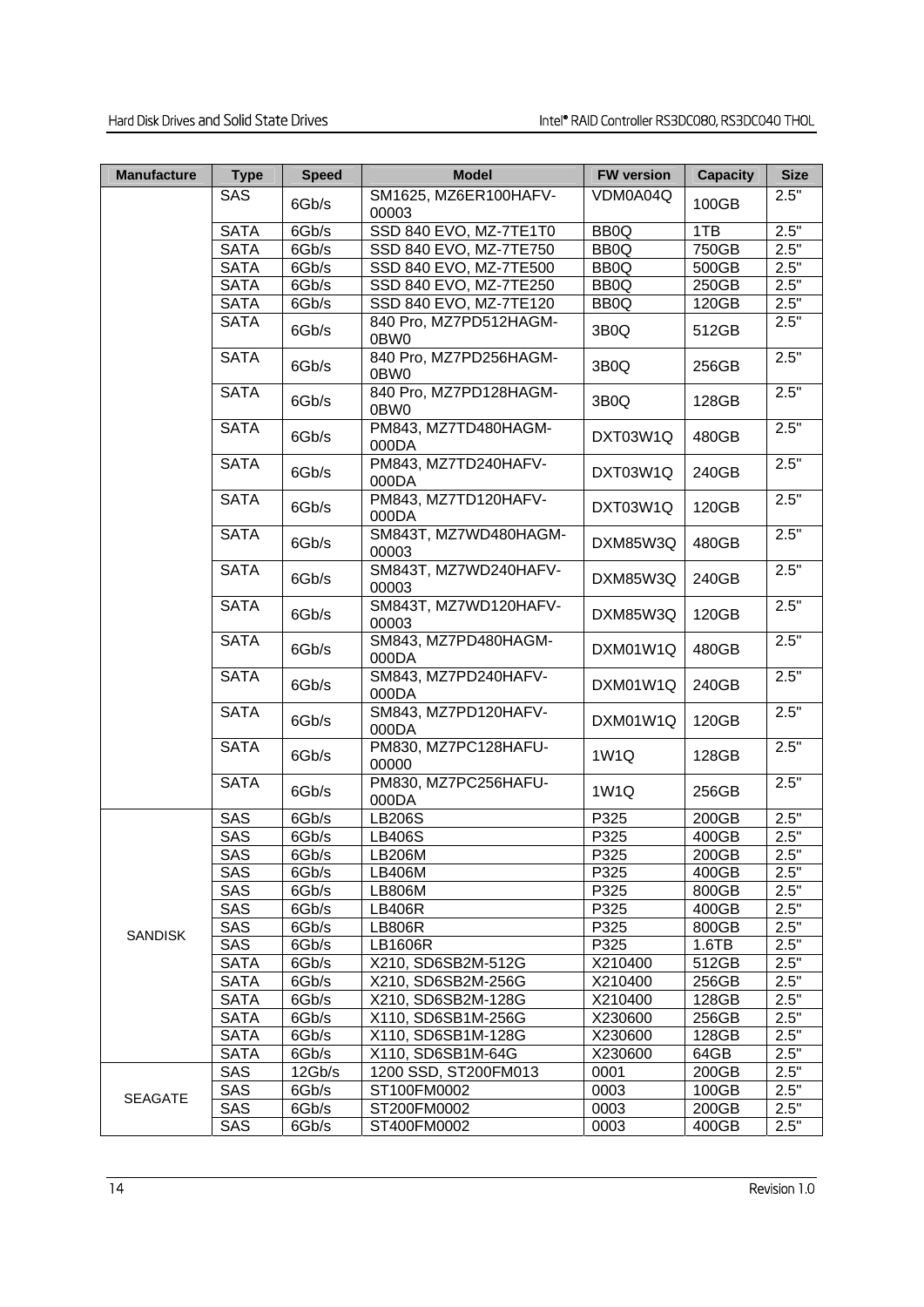| <b>Manufacture</b> | <b>Type</b> | <b>Speed</b> | <b>Model</b>            | <b>FW version</b> | <b>Capacity</b> | <b>Size</b> |
|--------------------|-------------|--------------|-------------------------|-------------------|-----------------|-------------|
|                    | <b>SAS</b>  | 6Gb/s        | ST800FM0002             | 0003              | 800GB           | 2.5"        |
|                    | <b>SATA</b> | 6Gb/s        | 600 SSD, ST480HM000     | C675              | 480GB           | 2.5"        |
|                    | <b>SATA</b> | 6Gb/s        | 600 SSD, ST240HM000     | C675              | 240GB           | 2.5"        |
|                    | <b>SATA</b> | 6Gb/s        | 600 SSD, ST120HM000     | C675              | 120GB           | 2.5"        |
|                    | <b>SATA</b> | 6Gb/s        | 600 SSD, ST480HM001     | C675              | 480GB           | 2.5"        |
|                    | <b>SATA</b> | 6Gb/s        | 600 SSD, ST240HM001     | C675              | 240GB           | 2.5"        |
|                    | SATA        | 6Gb/s        | 600 SSD, ST120HM000     | C675              | 120GB           | 2.5"        |
|                    | <b>SATA</b> | 6Gb/s        | ST480FN0021             | B460              | 480GB           | 2.5"        |
|                    | <b>SATA</b> | 6Gb/s        | ST400FN0021             | B460              | 400GB           | 2.5"        |
|                    | <b>SATA</b> | 6Gb/s        | ST240FN0021             | B460              | 240GB           | 2.5"        |
|                    | <b>SATA</b> | 6Gb/s        | ST200FN0021             | B460              | 200GB           | 2.5"        |
|                    | <b>SATA</b> | 6Gb/s        | ST120FN0021             | B460              | 120GB           | 2.5"        |
|                    | <b>SATA</b> | 6Gb/s        | ST100FN0021             | B460              | 100GB           | 2.5"        |
|                    | <b>SATA</b> | 6Gb/s        | ST100FM0012             | 0004              | 100GB           | 2.5"        |
|                    | <b>SATA</b> | 6Gb/s        | ST200FM0012             | 0004              | 200GB           |             |
|                    | <b>SATA</b> | 6Gb/s        | ST400FM0012             | 0004              | 400GB           | 2.5"        |
|                    | <b>SATA</b> | 6Gb/s        | ST800FM0012             | 0004              | 800GB           | 2.5"        |
|                    | <b>SAS</b>  | 6Gb/s        | s840, S842E2000M2       | E4RB              | 2TB             | 2.5"        |
|                    | <b>SAS</b>  | 6Gb/s        | s840, S842E800M2        | E4R1              | 800GB           | 2.5"        |
|                    | <b>SAS</b>  | 6Gb/s        | s840. S842E400M2        | E4R3              | 400GB           | 2.5"        |
| <b>STEC</b>        | <b>SAS</b>  | 6Gb/s        | Z16IZF2E-200UCV<br>E46F |                   | 200GB           | 2.5"        |
|                    | SAS         | 6Gb/s        | Z16IZF2E-200UC          | E41C              | 200GB           | 2.5"        |
|                    | <b>SAS</b>  | 6Gb/s        | Z16IZF2D-200UC          | E124              | 200GB           | 2.5"        |
|                    | <b>SAS</b>  | 6Gb/s        | MK4001GRZB              | 0107              | 400GB           | 2.5"        |
| <b>TOSHIBA</b>     | <b>SAS</b>  | 6Gb/s        | MK2001GRZB              | 0107              | 200GB           | 2.5"        |
|                    | <b>SAS</b>  | 6Gb/s        | MK1001GRZB              | 0107              | 100GB           | 2.5"        |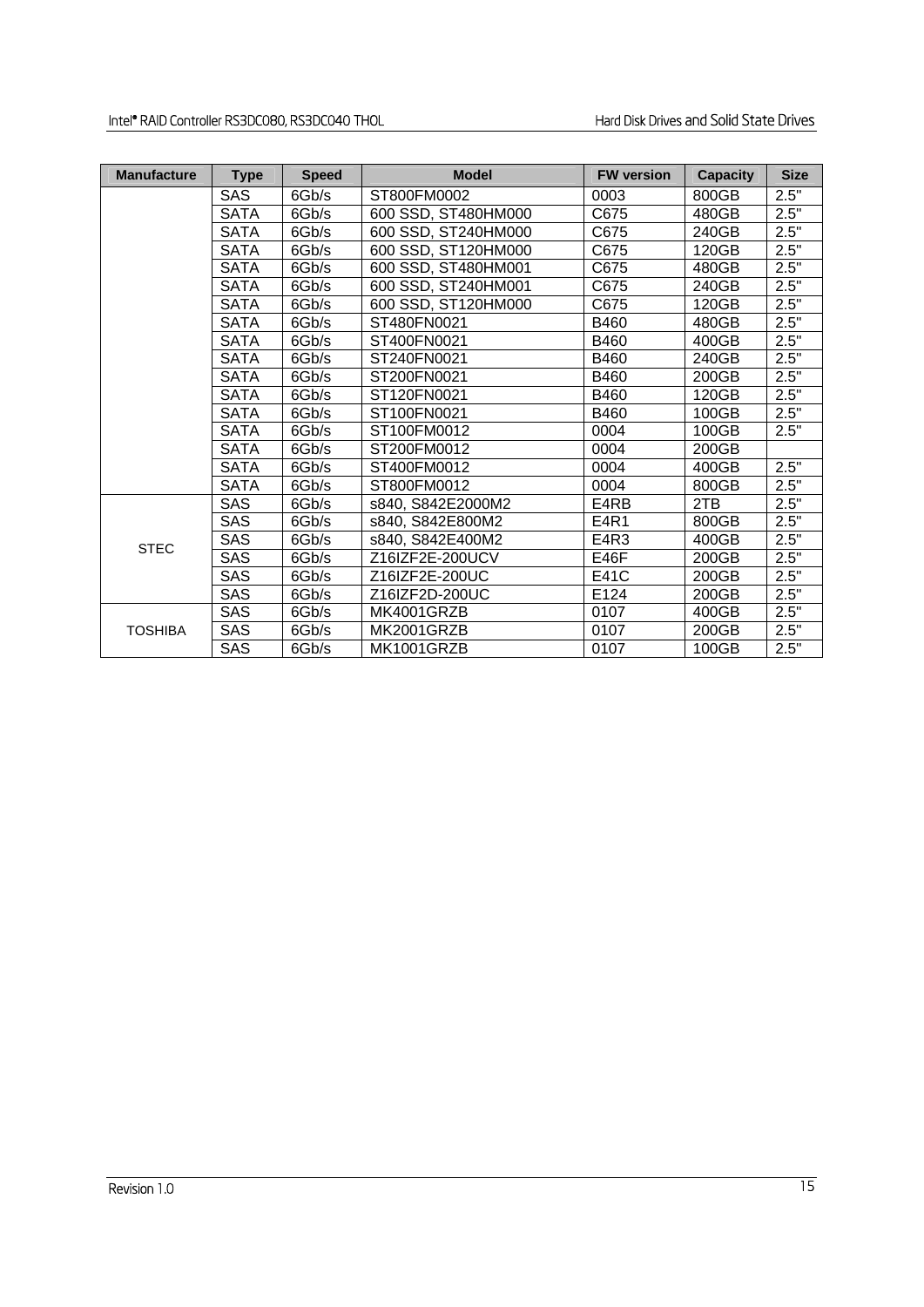#### **Hard Disk Drive List:**

| <b>Manufacture</b> | <b>Type</b> | <b>Speed</b> | <b>Model</b>                                   | <b>FW version</b>             | <b>Capacity</b> | <b>Size</b> | <b>RPM</b> |
|--------------------|-------------|--------------|------------------------------------------------|-------------------------------|-----------------|-------------|------------|
|                    |             |              |                                                |                               |                 |             |            |
|                    | SAS         | 6Gb/s        | Ultrastar HE <sub>6</sub> ,<br>HUS726060ALS640 | A1E2                          | 6TB             | 3.5"        | 7200 RPM   |
|                    | SAS         | 66b/s        | HUS724040ALS641                                | B152                          | 4TB             | 3.5"        | 7200 RPM   |
|                    | <b>SAS</b>  | 6Gb/s        | HUS724030ALS641                                | B152                          | 3TB             | 3.5"        | 7200 RPM   |
|                    | <b>SAS</b>  | 6Gb/s        | HUS724020ALS641                                | B152                          | 2TB             | 3.5"        | 7200 RPM   |
|                    | SAS         | 6Gb/s        | HUS724040ALS640                                | A152                          | 4TB             | 3.5"        | 7200 RPM   |
|                    | SAS         | 6Gb/s        | HUS724030ALS640                                | A152                          | 3TB             | 3.5"        | 7200 RPM   |
|                    | SAS         | 6Gb/s        | HUS724020ALS640                                | A152                          | 2TB             | 3.5"        | 7200 RPM   |
|                    | SAS         | 6Gb/s        | HUC101212CSS600                                | A35A                          | 1.2TB           | 2.5"        | 10K RPM    |
|                    | <b>SAS</b>  | 6Gb/s        | HUC109090CSS600                                | A <sub>2</sub> D <sub>0</sub> | 900GB           | 2.5"        | 10K RPM    |
|                    | SAS         | 6Gb/s        | HUC109060CSS600                                | A <sub>2</sub> D <sub>0</sub> | 600GB           | 2.5"        | 10K RPM    |
|                    | SAS         | 6Gb/s        | HUC109045CSS600                                | A2D <sub>0</sub>              | 450GB           | 2.5"        | 10K RPM    |
|                    | SAS         | 6Gb/s        | HUC109030CSS600                                | A <sub>2</sub> D <sub>0</sub> | 300GB           | 2.5"        | 10K RPM    |
|                    | <b>SAS</b>  | 6Gb/s        | HUS723030ALS640                                | A220                          | 3TB             | 3.5"        | 7200 RPM   |
|                    | <b>SAS</b>  | 6Gb/s        | HUS723020ALS640                                | A220                          | 2TB             | 3.5"        | 7200 RPM   |
|                    | SAS         | 6Gb/s        | HUC106060CSS600                                | A202                          | 600GB           | 2.5"        | 10K RPM    |
|                    | <b>SAS</b>  | 6Gb/s        | HUC106045CSS600                                | A202                          | 450GB           | 2.5"        | 10K RPM    |
|                    | SAS         | 6Gb/s        | HUC106030CSS600                                | A202                          | 300GB           | 2.5"        | 10K RPM    |
|                    | SAS         | 6Gb/s        | HUC106060CSS601                                | <b>B2A0</b>                   | 600GB           | 2.5"        | 10K RPM    |
|                    | SAS         | 6Gb/s        | HUC106045CSS601                                | <b>B2A0</b>                   | 450GB           | 2.5"        | 10K RPM    |
|                    | SAS         | 6Gb/s        | HUC106030CSS601                                | <b>B2A0</b>                   | 300GB           | 2.5"        | 10K RPM    |
|                    | SAS         | 6Gb/s        | HUC106060CSS600                                | A150                          | 600GB           | 2.5"        | 10K RPM    |
|                    | SAS         | 6Gb/s        | HUS156030VLS600                                | A5D <sub>0</sub>              | 300GB           | 3.5"        | 15K RPM    |
|                    | SAS         | 6Gb/s        | HUS156060VLS600                                | A5D <sub>0</sub>              | 600GB           | 3.5"        | 15K RPM    |
| <b>HGST</b>        | SAS         | 6Gb/s        | HUS156045VLS600                                | A5D <sub>0</sub>              | 450GB           | 3.5"        | 15K RPM    |
|                    | SAS         | 6Gb/s        | HUS156030VLS600                                | A5D <sub>0</sub>              | 300GB           | 3.5"        | 15K RPM    |
|                    | SAS         | 6Gb/s        | HUC151473CSS600                                | A5D <sub>0</sub>              | 73GB            | 2.5"        | 15K RPM    |
|                    | SAS         | 6Gb/s        | HUC151414CSS600                                | A5D <sub>0</sub>              | 147GB           | 2.5"        | 15K RPM    |
|                    | SAS         | 6Gb/s        | HUC151414CSS600                                | A370                          | 147GB           | 2.5"        | 15K RPM    |
|                    | SAS         | 6Gb/s        | HUC103014CSS600                                | A5D <sub>0</sub>              | 147G            | 2.5"        | 10K RPM    |
|                    | SAS         | 6Gb/s        | HUC103030CSS600                                | A5D <sub>0</sub>              | 300GB           | 2.5"        | 10K RPM    |
|                    | <b>SAS</b>  | 6Gb/s        | HUC151414CSS600                                | A5D <sub>0</sub>              | 147GB           | 2.5"        | 15K RPM    |
|                    | <b>SAS</b>  | 6Gb/s        | HUC151473CSS600                                | A330                          | 73GB            | 2.5"        | 15K RPM    |
|                    | SAS         | 6Gb/s        | HUC103030CSS600                                | A120                          | 300GB           | 2.5"        | 10K RPM    |
|                    | SAS         | 6Gb/s        | HUC103014CSS600                                | A120                          | 147GB           | 2.5"        | 10K RPM    |
|                    | <b>SAS</b>  | 6Gb/s        | HUS156060VLS600                                | A202                          | 600GB           | 3.5"        | 15K RPM    |
|                    | <b>SAS</b>  |              | 6Gb/s HUS156045VLS600                          | A202                          | 450GB           | 3.5"        | 15K RPM    |
|                    | SAS         | 6Gb/s        | HUS156030VLS600                                | A202                          | 300GB           | 3.5"        | 15K RPM    |
|                    | <b>SATA</b> | 6Gb/s        | MegaScale DC                                   |                               |                 |             | $(512e)$ , |
|                    |             |              | 4000.B,<br>HMS5C4040BLE640                     | A5D <sub>0</sub>              | 4TB             | 3.5"        | CoolSpin   |
|                    | <b>SATA</b> | 6Gb/s        |                                                |                               |                 |             |            |
|                    |             |              | Ultrastar HE <sub>6</sub> ,<br>HUS726060ALA640 | <b>T1E2</b>                   | 6TB             | 3.5"        | 7200 RPM   |
|                    | <b>SATA</b> | 6Gb/s        | HUS724040ALA640                                | A8B0                          | 4TB             | 3.5"        | 7200 RPM   |
|                    | <b>SATA</b> | 6Gb/s        | HUS724030ALA640                                | A8B0                          | 3TB             | 3.5"        | 7200 RPM   |
|                    | <b>SATA</b> | 6Gb/s        | HUS724020ALA640                                | A8B0                          | 2TB             | 3.5"        | 7200 RPM   |
|                    | <b>SATA</b> | 6Gb/s        | HUS724040ALE640<br>(512e)                      | A390                          | 4TB             | 3.5"        | 7200 RPM   |
|                    | <b>SATA</b> | 6Gb/s        | HUS724030ALE640<br>(512e)                      | A390                          | 3TB             | 3.5"        | 7200 RPM   |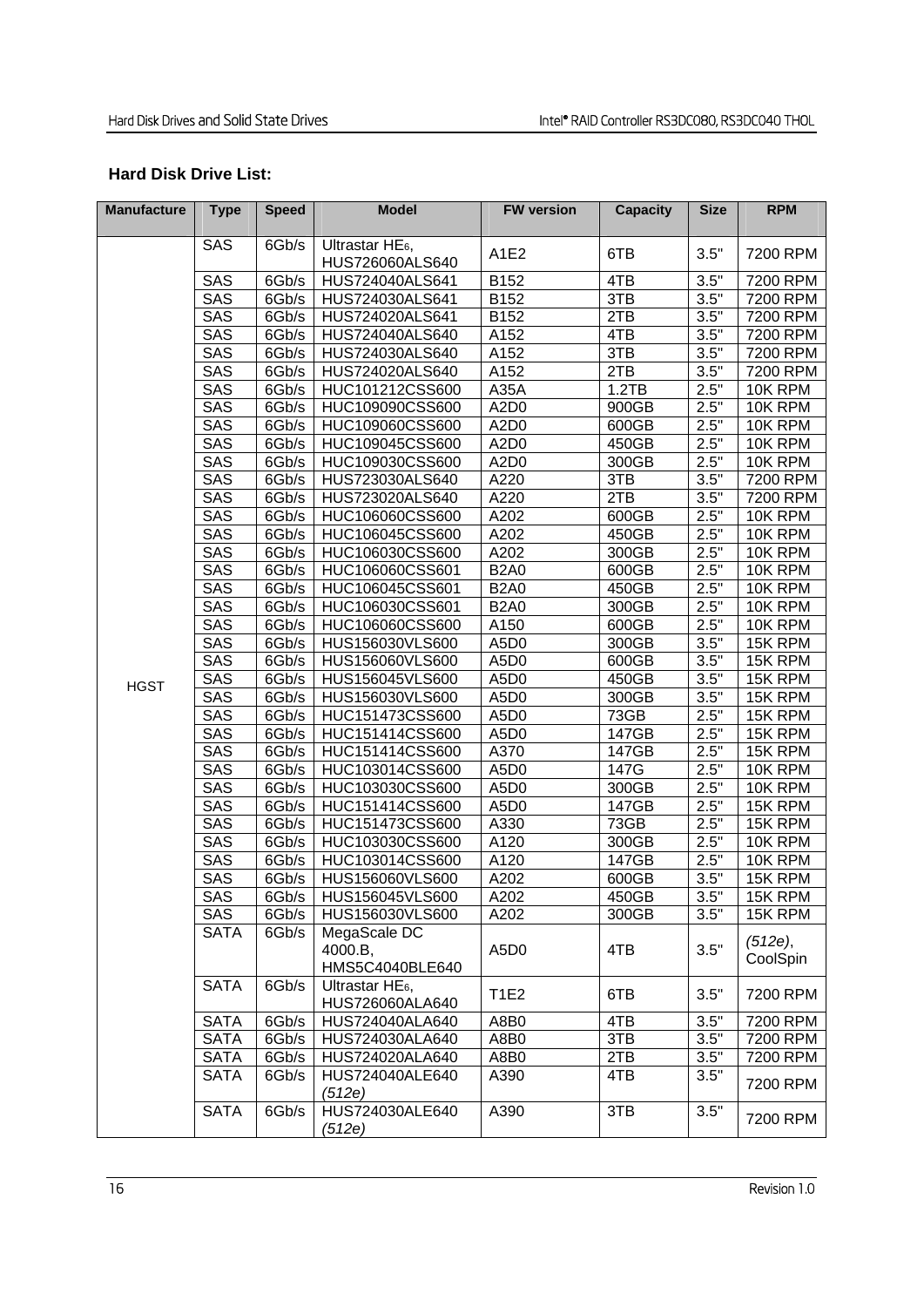#### Intel® RAID Controller RS3DC080, RS3DC040 THOL Hard Disk Drives and Solid State Drives

| <b>Manufacture</b> | <b>Type</b> | <b>Speed</b> | <b>Model</b>                     | <b>FW version</b> | <b>Capacity</b> | <b>Size</b> | <b>RPM</b> |
|--------------------|-------------|--------------|----------------------------------|-------------------|-----------------|-------------|------------|
|                    | <b>SATA</b> | 6Gb/s        | HUS724020ALE640<br>(512e)        | A390              | 2TB             | 3.5"        | 7200 RPM   |
|                    | <b>SATA</b> | 6Gb/s        | HUA723030ALA640                  | A580              | 3TB             | 3.5"        | 7200RPM    |
|                    | <b>SATA</b> | 6Gb/s        | HUA723020ALA640                  | A580              | 2TB             | 3.5"        | 7200 RPM   |
|                    | <b>SATA</b> | 6Gb/s        | HUA723030ALA641                  | A5C0              | 3TB             | 3.5"        | 15K RPM    |
|                    | <b>SATA</b> | 6Gb/s        | HUA723020ALA641                  | A5C0              | 2TB             | 3.5"        | 15K RPM    |
|                    | <b>SATA</b> | 6Gb/s        | HDS723030ALA640                  | A5C0              | 3TB             | 3.5"        | 7200 RPM   |
|                    | SAS         | 6Gb/s        | ST600MP0064 (4K)<br>sector)      | E616              | 600GB           | 2.5"        | 15K RPM    |
|                    | SAS         | 6Gb/s        | ST450MP0064 (4K)<br>sector)      | E616              | 450GB           | 2.5"        | 15K RPM    |
|                    | <b>SAS</b>  | 6Gb/s        | ST300MP0064 (4K)<br>sector)      | E616              | 300GB           | 2.5"        | 15K RPM    |
|                    | SAS         | 6Gb/s        | ST450MP0004                      | N001              | 450GB           | 2.5"        | 15K RPM    |
|                    | SAS         | 6Gb/s        | ST300MP0004                      | N001              | 300GB           | 2.5"        | 15K RPM    |
|                    | <b>SAS</b>  | 6Gb/s        | ST450MP0014 (SED)                | <b>TN01</b>       | 450GB           | 2.5"        | 15K RPM    |
|                    | SAS         | 6Gb/s        | ST300MP0014 (SED)                | <b>TN01</b>       | 300GB           | 2.5"        | 15K RPM    |
|                    | SAS         | 6Gb/s        | ST600MP0034 (512e)               | E001              | 600GB           | 2.5"        | 15K RPM    |
|                    | SAS         | 6Gb/s        | ST450MP0034 (512e)               | E001              | 450GB           | 2.5"        | 15K RPM    |
|                    | SAS         | 6Gb/s        | ST300MP0034 (512e)               | E001              | 300GB           | 2.5"        | 15K RPM    |
|                    | SAS         | 6Gb/s        | ST600MP0044 (512e,<br>SED)       | E001              | 600GB           | 2.5"        | 15K RPM    |
|                    | SAS         | 6Gb/s        | ST450MP0044 (512e,<br>SED)       | E001              | 450GB           | 2.5"        | 15K RPM    |
|                    | SAS         | 6Gb/s        | ST300MP0044 (512e,<br>SED)       | E001              | 300GB           | 2.5"        | 15K RPM    |
|                    | SAS         | 6Gb/s        | ST1200MM0017                     | 0001              | 1.2TB           | 2.5"        | 10K RPM    |
|                    | SAS         | 6Gb/s        | ST4000NM0043<br>(SED)            | 0001              | 4TB             | 3.5"        | 7200 RPM   |
| <b>SEAGATE</b>     | SAS         | 6Gb/s        | ST3000NM0043<br>(SED)            | 0001              | 3TB             | 3.5"        | 7200 RPM   |
|                    | SAS         | 6Gb/s        | ST2000NM0043<br>(SED)            | 0001              | 2TB             | 3.5"        | 7200 RPM   |
|                    | SAS         | 6Gb/s        | ST1000NM0043<br>(SED)            | 0001              | 1TB             | 3.5"        | 7200 RPM   |
|                    | SAS         | 6Gb/s        | ST600MX0014<br>(SSHD, 512e, SED) | <b>TE01</b>       | 600GB           | 2.5"        | 15K RPM    |
|                    | SAS         | 6Gb/s        | ST450MX0014<br>(SSHD, 512e, SED) | <b>TE01</b>       | 450GB           | 2.5"        | 15K RPM    |
|                    | SAS         | 6Gb/s        | ST300MX0014<br>(SSHD, 512e, SED) | TE01              | 300GB           | 2.5"        | 15K RPM    |
|                    | SAS         | 6Gb/s        | ST300MX0004<br>(SSHDD, 512e)     | E001              | 300GB           | 2.5"        | 15K RPM    |
|                    | SAS         | 6Gb/s        | ST450MX0004<br>(SSHDD, 512e)     | E001              | 450GB           | 2.5"        | 15K RPM    |
|                    | SAS         | 6Gb/s        | ST600MX0004<br>(SSHDD, 512e)     | E001              | 600GB           | 2.5"        | 15K RPM    |
|                    | SAS         | 6Gb/s        | ST4000NM0023                     | <b>ZZZZ</b>       | 4TB             | 3.5"        | 7200 RPM   |
|                    | SAS         | 6Gb/s        | ST3000NM0023                     | <b>ZZZZ</b>       | 3TB             | 3.5"        | 7200 RPM   |
|                    | SAS         | 6Gb/s        | ST2000NM0023                     | <b>ZZZZ</b>       | 2TB             | 3.5"        | 7200 RPM   |
|                    | SAS         | 6Gb/s        | ST1000NM0023                     | <b>ZZZZ</b>       | 4TB             | 3.5"        | 7200 RPM   |
|                    | SAS         | 6Gb/s        | ST900MM0026 (SED)                | 0001              | 900GB           | 2.5"        | 10K RPM    |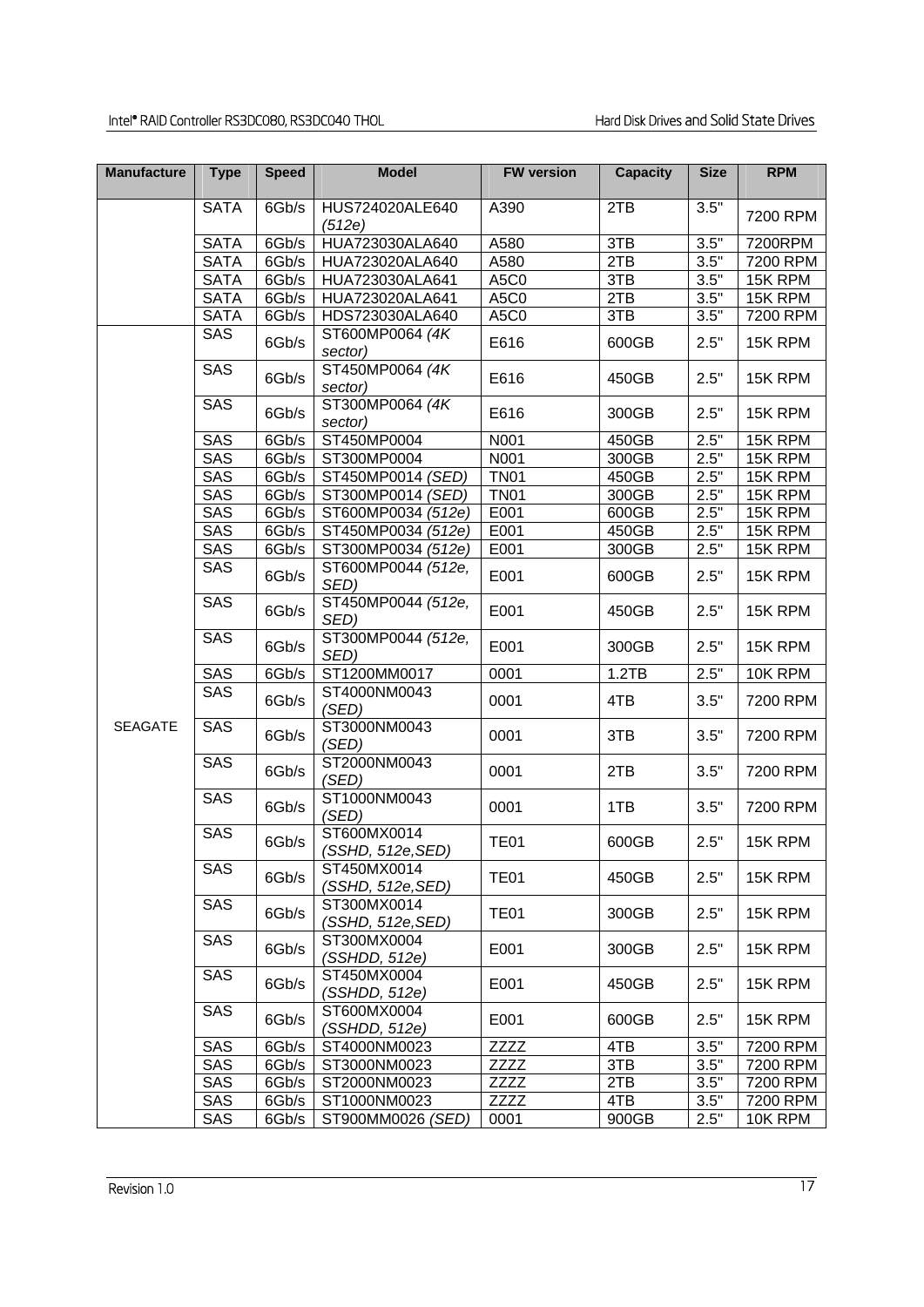| <b>Manufacture</b> | <b>Type</b> | <b>Speed</b> | <b>Model</b>                             | <b>FW</b> version | <b>Capacity</b>     | <b>Size</b>         | <b>RPM</b> |
|--------------------|-------------|--------------|------------------------------------------|-------------------|---------------------|---------------------|------------|
|                    | SAS         | 6Gb/s        | ST600MM0026 (SED)                        | 0001              | 600GB               | 2.5"                | 10K RPM    |
|                    | SAS         | 6Gb/s        | ST450MM0026 (SED)                        | 0001              | 450GB               | 2.5"                | 10K RPM    |
|                    | SAS         | 6Gb/s        | ST300MM0026 (SED)                        | 0001              | 300GB               | 2.5"                | 10K RPM    |
|                    | SAS         | 6Gb/s        | ST900MM0006 (SED)                        | A001              | 900GB               | 2.5"                | 10K RPM    |
|                    | SAS         | 6Gb/s        | ST600MM0006 (SED)                        | A001              | 600GB               | 2.5"                | 10K RPM    |
|                    | <b>SAS</b>  | 6Gb/s        | ST450MM0006 (SED)                        | A001              | 450GB               | 2.5"                | 10K RPM    |
|                    | SAS         | 6Gb/s        | ST300MM0006 (SED)                        | A001              | 300GB               | 2.5"                | 10K RPM    |
|                    | SAS         | 6Gb/s        | ST9300653SS                              | 0004              | 300 GB              | 2.5"                | 15K RPM    |
|                    | SAS         | 6Gb/s        | ST33000650SS                             | 0002              | 3TB                 | 3.5"                | 7200 RPM   |
|                    | <b>SAS</b>  | 6Gb/s        | ST32000645SS                             | 0002              | 2TB                 | 3.5"                | 7200 RPM   |
|                    | SAS         | 6Gb/s        | ST2000NM0001                             | 0001              | 2TB                 | 3.5"                | 7200 RPM   |
|                    | <b>SAS</b>  | 6Gb/s        | ST1000NM0001                             | 0001              | 1TB                 | 3.5"                | 7200 RPM   |
|                    | SAS         | 6Gb/s        | ST500NM0001                              | 0001              | 500GB               | 3.5"                | 7200 RPM   |
|                    | SAS         | 6Gb/s        | ST33000650SS                             | F901              | 3TB                 | 3.5"                | 7200 RPM   |
|                    | SAS         | 6Gb/s        | ST9450404SS                              | 0004              | 450GB               | 2.5"                | 10K RPM    |
|                    | SAS         | 6Gb/s        | ST31000424SS                             | 0004              | 1TB                 | 3.5"                | 7200 RPM   |
|                    | SAS         | 6Gb/s        | ST3500414SS                              | 0004              | 500GB               | 3.5"                | 7200 RPM   |
|                    | SAS         | 6Gb/s        | ST9500431SS                              | DSF <sub>0</sub>  | 500GB               | 2.5"                | 7200 RPM   |
|                    | SAS         | 6Gb/s        | ST973452SS                               | B623              | 73GB                | 2.5"                | 15K RPM    |
|                    | SAS         | 6Gb/s        | ST9146852SS                              | B623              | 146GB               | 2.5"                | 15K RPM    |
|                    | SAS         | 6Gb/s        | ST3300657SS                              | 0006              | 300GB               | 3.5"                | 15K RPM    |
|                    | SAS         | 6Gb/s        | ST3450857SS                              | 0005              | 450GB               | 3.5"                | 15K RPM    |
|                    | SAS         | 6Gb/s        | ST9146803SS                              | 0002              | 146GB               | 2.5"                | 15K RPM    |
|                    | SAS         | 6Gb/s        | ST9146803SS                              | B235              | 146GB               | 2.5"                | 10K RPM    |
|                    | SAS         | 6Gb/s        | ST9146803SS                              | 004               | 146GB               | 2.5"                | 10K RPM    |
|                    | SAS         | 6Gb/s        | ST9146802SS                              | MSB0              | $\overline{146}$ GB | 2.5"                | 10K RPM    |
|                    | SAS         | 6Gb/s        | ST9300603SS                              | <b>B248</b>       | 300GB               | $2.5^{\overline{}}$ | 10K RPM    |
|                    | SAS         | 6Gb/s        | ST9500430SS                              | 0001              | 500GB               | 2.5"                | 7200 RPM   |
|                    | SAS         | 6Gb/s        | ST9146703SS                              | MSB3              | 147GB               | 2.5"                | 10K RPM    |
|                    | <b>SAS</b>  | 6Gb/s        | ST9146802SS                              | MSB03             | 146GB               | 2.5"                | 10K RPM    |
|                    | SAS         | 6Gb/s        | ST336754SS                               | 0004              | 146GB               | 2.5"                | 10K RPM    |
|                    | SAS         | 6Gb/s        | ST9300503SS (SED)                        | FT00              | 300GB               | 2.5"                | 10K RPM    |
|                    | SAS         | 6Gb/s        | ST3450802SS                              | 0004              | 450GB               | 3.5"                | 10K RPM    |
|                    | <b>SATA</b> | 6Gb/s        |                                          | <b>CN02</b>       | 4TB                 | 3.5"                | 5900 RPM   |
|                    |             |              | ST4000NC001 (512e)<br>ST4000NC000 (512e) | CE <sub>02</sub>  | 4TB                 | 3.5"                | 5900 RPM   |
|                    | <b>SATA</b> | 6Gb/s        |                                          |                   |                     |                     |            |
|                    | <b>SATA</b> | 6Gb/s        | ST4000NM0053<br>(SED)                    | 0001              | 4TB                 | 3.5"                | 7200 RPM   |
|                    | <b>SATA</b> | 6Gb/s        | ST3000NM0053<br>(SED)                    | 0001              | 3TB                 | 3.5"                | 7200 RPM   |
|                    | <b>SATA</b> | 6Gb/s        | ST2000NM0053<br>(SED)                    | 0001              | 2TB                 | 3.5"                | 7200 RPM   |
|                    | <b>SATA</b> | 6Gb/s        | ST1000NM0053<br>(SED)                    | 0001              | 1TB                 | 3.5"                | 7200 RPM   |
|                    | <b>SATA</b> | 6Gb/s        | ST4000NM0033                             | 0001              | 4TB                 | 3.5"                | 7200 RPM   |
|                    | <b>SATA</b> | 6Gb/s        | ST3000NM0033                             | 0001              | 3TB                 | 3.5"                | 7200 RPM   |
|                    | <b>SATA</b> | 6Gb/s        | ST2000NM0033                             | 0001              | 2TB                 | 3.5"                | 7200 RPM   |
|                    | <b>SATA</b> | 6Gb/s        | ST1000NM0033                             | 0001              | 1TB                 | 3.5"                | 7200 RPM   |
|                    | <b>SATA</b> | 6Gb/s        | ST3000NC000 (512e)                       | CE <sub>02</sub>  | 3TB                 | 3.5"                | 7200 RPM   |
|                    | <b>SATA</b> | 6Gb/s        | ST2000NC000 (512e)                       | CE <sub>02</sub>  | 2TB                 | 3.5"                | 7200 RPM   |
|                    | <b>SATA</b> | 6Gb/s        | ST3100NC000 (512e)                       | CE <sub>02</sub>  | 1TB                 | 3.5"                | 7200 RPM   |
|                    | <b>SATA</b> | 6Gb/s        | ST3000NC002 (512e)                       | SNZ1              | 3TB                 | 3.5"                | 7200 RPM   |
|                    | <b>SATA</b> | 6Gb/s        | ST2000NC001 (512e)                       | SNZ1              | 2TB                 | 3.5"                | 7200 RPM   |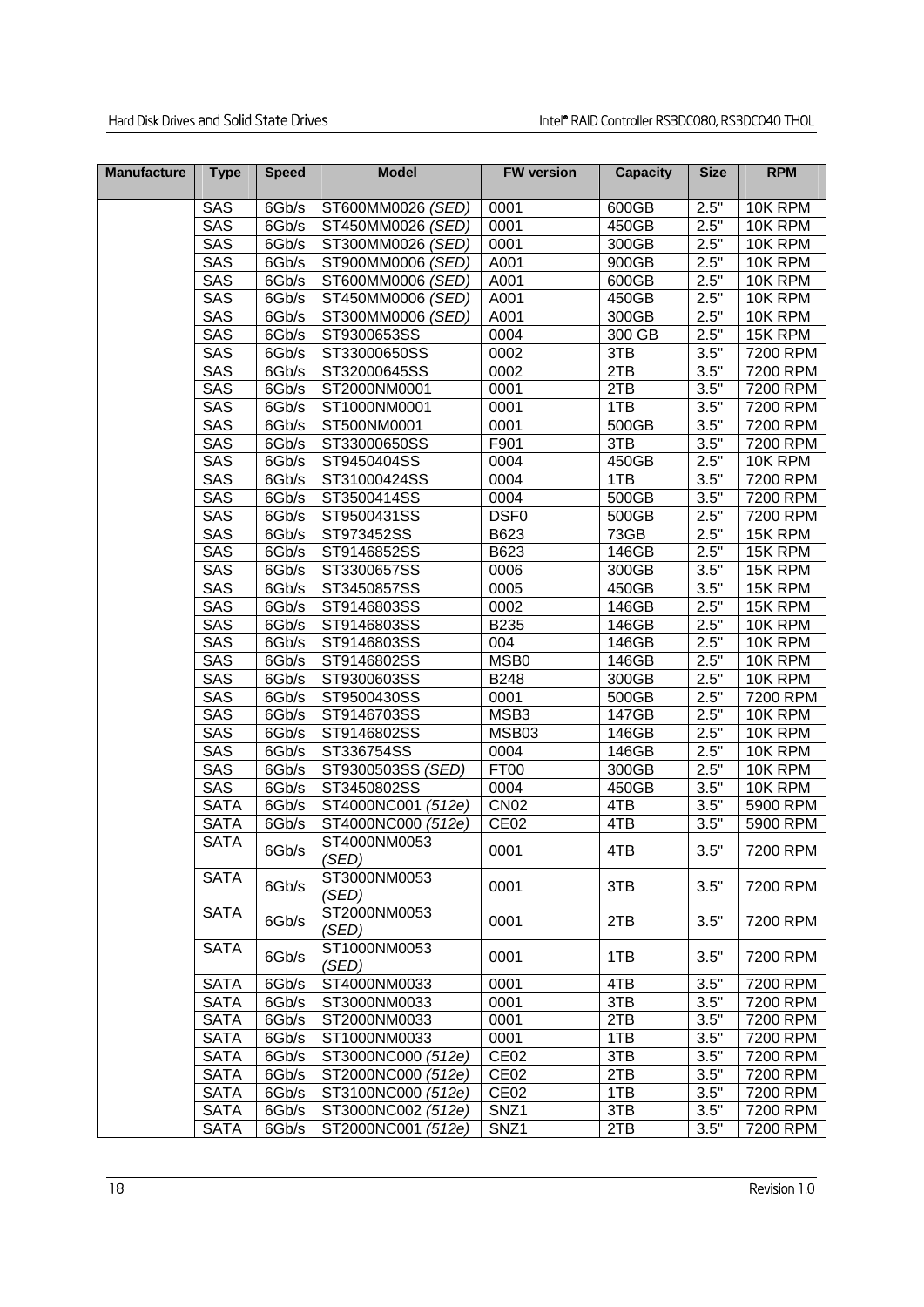| <b>Manufacture</b> | <b>Type</b> | <b>Speed</b> | <b>Model</b>       | <b>FW version</b> | <b>Capacity</b> | <b>Size</b> | <b>RPM</b> |
|--------------------|-------------|--------------|--------------------|-------------------|-----------------|-------------|------------|
|                    | <b>SATA</b> | 6Gb/s        | ST1000NC001 (512e) | SNZ <sub>1</sub>  | 1TB             | 3.5"        | 7200 RPM   |
|                    | <b>SATA</b> | 6Gb/s        | ST91000640NS       | <b>SN01</b>       | 1TB             | 2.5"        | 7200 RPM   |
|                    | <b>SATA</b> | 6Gb/s        | ST9500620NS        | <b>SN01</b>       | 500GB           | 2,5"        | 7200 RPM   |
|                    | <b>SATA</b> | 6Gb/s        | ST9250610NS        | <b>SN01</b>       | 250GB           | 2,5"        | 7200 RPM   |
|                    | <b>SATA</b> | 6Gb/s        | ST33000650NS       | 0001              | 3TB             | 3.5"        | 7200 RPM   |
|                    | <b>SATA</b> | 6Gb/s        | ST32000645NS       | 0001              | 2TB             | 3.5"        | 7200 RPM   |
|                    | <b>SATA</b> | 6Gb/s        | ST2000NM0011       | <b>SN03</b>       | 2TB             | 3.5"        | 7200 RPM   |
|                    | <b>SATA</b> | 6Gb/s        | ST1000NM0011       | <b>SN03</b>       | 1TB             | 3.5"        | 7200 RPM   |
|                    | <b>SATA</b> | 6Gb/s        | ST500NM0011        | <b>SN03</b>       | 500GB           | 3.5"        | 7200 RPM   |
|                    | SAS         | 6Gb/s        | MG03SCA100         | 0108              | 1TB             | 3.5"        | 7200 RPM   |
|                    | SAS         | 6Gb/s        | MG03SCA200         | 0108              | 2TB             | 3.5"        | 7200 RPM   |
|                    | <b>SAS</b>  | 6Gb/s        | MG03SCA300         | 0108              | 3TB             | 3.5"        | 7200 RPM   |
|                    | SAS         | 6Gb/s        | MG03SCA400         | 0108              | 4TB             | 3.5"        | 7200 RPM   |
|                    | SAS         | 6Gb/s        | AL13SEB300         | 0101              | 300GB           | 2.5"        | 10K RPM    |
|                    | SAS         | 6Gb/s        | AL13SEB450         | 0101              | 450GB           | 2.5"        | 10K RPM    |
|                    | SAS         | 6Gb/s        | AL13SEB600         | 0101              | 600GB           | 2.5"        | 10K RPM    |
|                    | SAS         | 6Gb/s        | AL13SEB900         | 0101              | 900GB           | 2.5"        | 10K RPM    |
|                    | SAS         | 6Gb/s        | <b>MBF2600RE</b>   | 0101              | 600GB           | 2.5"        | 10K RPM    |
|                    | SAS         | 6Gb/s        | <b>MBF2450RE</b>   | 0101              | 450GB           | 2.5"        | 10K RPM    |
|                    | SAS         | 6Gb/s        | <b>MBF2300RE</b>   | 0101              | 300GB           | 2.5"        | 10K RPM    |
|                    | SAS         | 6Gb/s        | <b>MBF2600RC</b>   | 0107              | 600GB           | 2.5"        | 10K RPM    |
|                    | SAS         | 6Gb/s        | <b>MBF2450RC</b>   | 0107              | 450GB           | 2.5"        | 10K RPM    |
| <b>TOSHIBA</b>     | SAS         | 6Gb/s        | <b>MBF2300RC</b>   | 0107              | 300GB           | 2.5"        | 10K RPM    |
|                    | SAS         | 6Gb/s        | MK2001TRKB         | 0105              | 2TB             | 3.5"        | 7200 RPM   |
|                    | SAS         | 6Gb/s        | MK1001TRKB         | 0105              | 1TB             | #.5"        | 7200 RPM   |
|                    | SAS         | 6Gb/s        | MK3001GRRB         | 0102              | 300GB           | 2.5"        | 15K RPM    |
|                    | SAS         | 6Gb/s        | MK1401GRRB         | 0102              | 145GB           | 2.5"        | 15K RPM    |
|                    | <b>SATA</b> | 6Gb/s        | MG03ACA100         | FL <sub>1</sub> A | 1TB             | 3.5"        | 7200 RPM   |
|                    | <b>SATA</b> | 6Gb/s        | MG03ACA200         | FL <sub>1</sub> A | 2TB             | 3.5"        | 7200 RPM   |
|                    | <b>SATA</b> | 6Gb/s        | MG03ACA300         | FL <sub>1</sub> A | 3T <sub>B</sub> | 3.5"        | 7200 RPM   |
|                    | <b>SATA</b> | 6Gb/s        | MG03ACA400         | FL <sub>1</sub> A | 4TB             | 3.5"        | 7200 RPM   |
|                    | <b>SATA</b> | 3Gb/s        | <b>MK5061GSYB</b>  | <b>ME0A</b>       | 500GB           | 2.5"        | 7200 RPM   |
|                    | <b>SATA</b> | 3Gb/s        | <b>MK2561GSYB</b>  | <b>ME0A</b>       | 250GB           | 2.5"        | 7200 RPM   |
|                    | <b>SATA</b> | 3Gb/s        | <b>MK1661GSYB</b>  | <b>ME0A</b>       | 160GB           | 2.5"        | 7200 RPM   |
|                    | <b>SATA</b> | 3Gb/s        | <b>MK8061GSYB</b>  | <b>ME0A</b>       | 80GB            | 2.5"        | 7200 RPM   |
|                    | <b>SATA</b> | 3Gb/s        | MK2002TSKB         | MT <sub>1</sub> A | 2TB             | 3.5"        | 7200 RPM   |
|                    | SATA        | 3Gb/s        | MK1002TSKB         | MT2A              | 1TB             | 3.5"        | 7200 RPM   |
|                    | SAS         | 6Gb/s        | MBE2073RC          | 103               | 73GB            | 2.5"        | 15K RPM    |
|                    | SAS         | 6Gb/s        | <b>MBD2300RC</b>   | D807              | 300GB           | 2.5"        | 10K RPM    |
| <b>FUJITSU</b>     | SAS         | 6Gb/s        | <b>MBE2147RC</b>   | 0103              | 147GB           | 2.5"        | 15K RPM    |
|                    | SAS         | 6Gb/s        | <b>MBD2147RC</b>   | 0102              | 147GB           | 2.5"        | 10K RPM    |
|                    | SAS         | 6Gb/s        | WD4001FYYG         | <b>VR07</b>       | 4TB             | 3.5"        | 7200 RPM   |
|                    | SAS         | 6Gb/s        | WD3001FYYG         | <b>VR07</b>       | 3TB             | 3.5"        | 7200 RPM   |
|                    | SAS         | 6Gb/s        | WD2001FYYG         | <b>VR07</b>       | 2TB             | 3.5"        | 7200 RPM   |
|                    | SAS         | 6Gb/s        | WD1001FYYG         | <b>VR07</b>       | 1TB             | 3.5"        | 7200 RPM   |
|                    | SAS         | 6Gb/s        | WD9001HKHG         | <b>SR04</b>       | 900GB           | 3.5"        | 10K RPM    |
| <b>WESTERN</b>     | <b>SAS</b>  | 6Gb/s        | WD6001HKHG         | <b>SR04</b>       | 600GB           | 3.5"        | 10K RPM    |
| <b>DIGITAL</b>     | SAS         | 6Gb/s        | WD4501HKHG         | <b>SR04</b>       | 450GB           | 3.5"        | 10K RPM    |
|                    | SAS         | 6Gb/s        | WD3001HKHG         | SR <sub>04</sub>  | 300GB           | 3.5"        | 10K RPM    |
|                    | SAS         | 6Gb/s        | WD9001BKHG         | <b>SR02</b>       | 900GB           | 2.5"        | 10K RPM    |
|                    | SAS         | 6Gb/s        | WD6001BKHG         | <b>SR02</b>       | 600GB           | 2.5"        | 10K RPM    |
|                    | SAS         | 6Gb/s        | WD4501BKHG         | <b>SR02</b>       | 450GB           | 2.5"        | 10K RPM    |